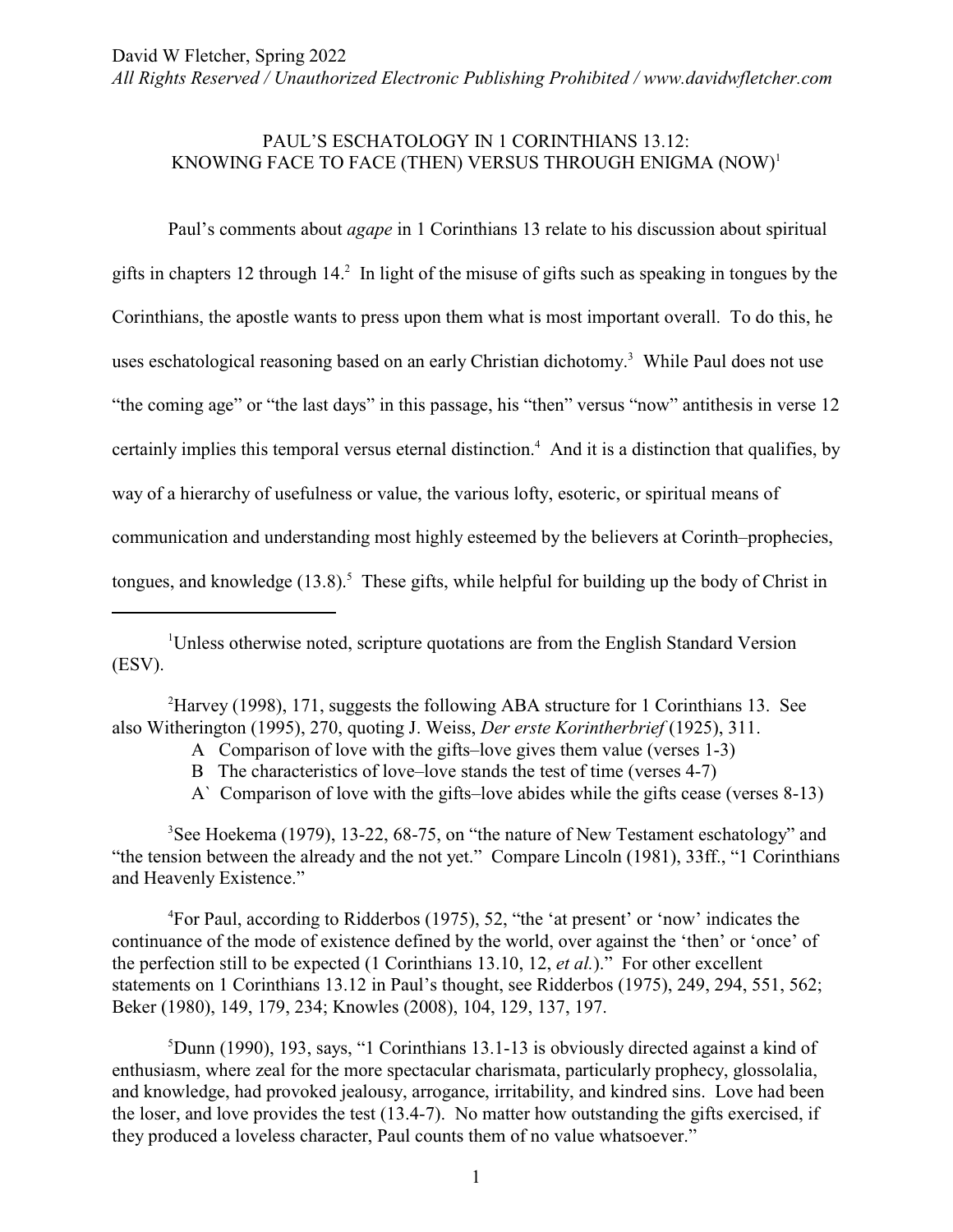the here and now, are not preeminent or the greatest expressions of God's grace.<sup>6</sup> This is because, according to the apostle, they "will pass away" or "will cease." Paul, therefore, wants his brothers and sisters to follow the "more excellent way" based on *agape*. Because of the eschatological reality of their new life in Christ (see 1.7-8), less prominent gifts will be replaced by the greater glory and perfection that will be revealed at the coming of the Lord Jesus.<sup>7</sup>

Now, Paul asserts, we perceive things in this life as if we were looking in a mirror. $\delta$  It is

a perception founded on the empirical senses. And it is an enigma, a puzzle, a reflection. $9$  It

<sup>7</sup>See the appropriate comments by Thompson  $(2006)$ , 133-134, on Paul's emphasis about the importance of *agape* to *oikodome* ("building up") in the body of Christ. He says, "The description of the permanence of love in 13.8-13 maintains the eschatological horizon that Paul first introduced in 1.7-8. At the end of God's grand narrative in which the Corinthians now participate, that is, the day of Christ, only love remains. The community that shares God's narrative will not emphasize gifts that are ultimately transitory, but will devote itself to the gift that remains. As in 3.10-17, Paul emphasizes the certainty of the end, when the transitory will be distinguished from the permanent. He challenges the community to overcome the immaturity of self-seeking and seek the good of others. This love becomes apparent in a community that seeks the *oikodome* of the church." On 1 Corinthians 1.7-8, compare Murray (1977), 405.

Compare the only other NT use of *esoptron* ("mirror") in James 1.23. Vincent (1946), <sup>8</sup> Volume III, 266, writes, "The thought of imperfect seeing is emphasized by the character of the ancient mirror, which was of polished metal, and required constant polishing, so that a sponge with pounded pumice-stone was generally attached to it. Corinth was famous for the manufacture of these. . . . The mirrors were usually so small as to be carried in the hand, though there are allusions to larger ones which reflected the entire person. The figure of the mirror, illustrating the partial vision of divine things, is frequent in the rabbinical writings, applied, for instance, to Moses and the prophets."

<sup>9</sup>Danker (2009), 10, suggests that the Greek word *ainigma* (only here in NT; cf. in LXX, Numbers 12.8; Deuteronomy 28.37; 1 Kings 10.1; 2 Chronicles 9.1; Proverbs 1.6) derives from "*ainissomai*, 'hint at' something as in a riddle," and indicates indirect communication, so "in Paul's mirror metaphor *en ainigmati* [means] 'by reflection' or 'indirectly' in distinction from personal encounter (1 Corinthians 13.12)." See also the article on *ainigma* by Gerhard Kittel, in Kittel and Friedrich (2006), Volume 1, 178-180. For English translations, see footnote 52.

 ${}^{6}$ Meeks (1983), 123, correctly observes, "The value of the spiritual gifts is thus strictly derived from their usefulness in solidifying and 'building' the group. 'Building' is understood as occurring through rational means. The highest of all gifts is accordingly other-regarding love (chapter 13)."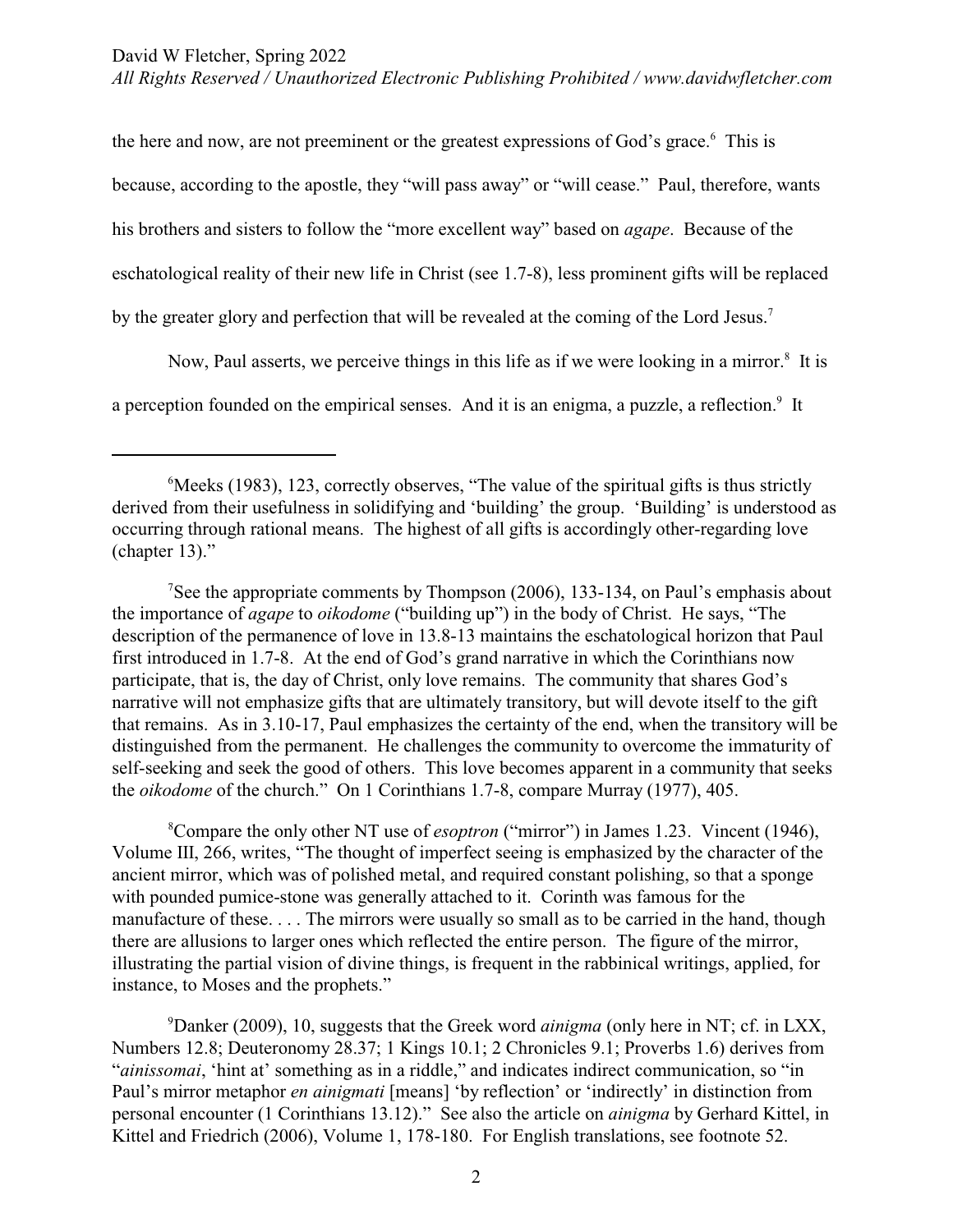#### David W Fletcher, Spring 2022 *All Rights Reserved / Unauthorized Electronic Publishing Prohibited / www.davidwfletcher.com*

gives us a limited knowledge or a finite understanding of our world and our situation in it. Even with his considerable learning, varied expertise, and numerous gifts, Paul himself is limited. He knows this very well. In this life, he and all believers are like children in thinking, speaking, and acting  $(13.11)$ .<sup>10</sup> And this also is true of the body of Christ with its full endowment of spiritual gifts. He affirms, "For we know in part and we prophesy in part" (13.9). In other words, even the full endowment of spiritual gifts, in the church in this world, is not equivalent to the full (i.e., the complete or perfect) complement of the expression of God's grace in the age to come. "When the perfect comes," Paul adds, "the partial will pass away" (13.10). The spiritual gifts are temporal, and they are given only for a time while God's work of holiness is brought to completion.<sup>11</sup> With these gifts, God helps the individual believer in his or her striving toward perfection, and he helps the community of faith in its quest for maturity. But this is for the here and now.<sup>12</sup> *Agape*, however, is not so constrained. In remarks about Paul's view of the life to come, Donald Guthrie highlights this point and states:

In his great hymn of love, the apostle admits that present understanding is fogged, but that future understanding would be unclouded (1 Corinthians 13.12). There would be the removal of all hindrances to real appreciation of God. We shall know as we ourselves

<sup>&</sup>lt;sup>10</sup> Georg Braumann says that "Paul uses this opposition to distinguish one age (*arti*, now) from the other (*tote*, then, v. 12). Just as the man now thinks differently from the child, so his knowledge in the age to come will be transformed.." Brown (1986), Volume 1, 282. For a different understanding of Paul's use of the *nepios* ("child") / *aner* ("man") contrast in verse 11, see Johnson (2009), 162.

<sup>&</sup>lt;sup>11</sup>See 1 Corinthians 1.8; cf. Philippians 1.6, 10; 2.16.

<sup>&</sup>lt;sup>12</sup> Keener, *Mind* (2016), 195-196, states, "The full knowledge of God is eschatological (1 Corinthians 13.12), but believers can experience a foretaste of that knowledge in the present. We might describe this knowledge as quantitatively finite, given the finiteness of the human recipients, but qualitatively perfect (in its pure form), because it comes from the Spirit of the infinite God." Erich Tiedtke adds, "All knowledge by faith is only an imperfect anticipation of the future knowledge, 'face to face' (1 Corinthians 13.12)." Brown (1986), Volume 1, 587.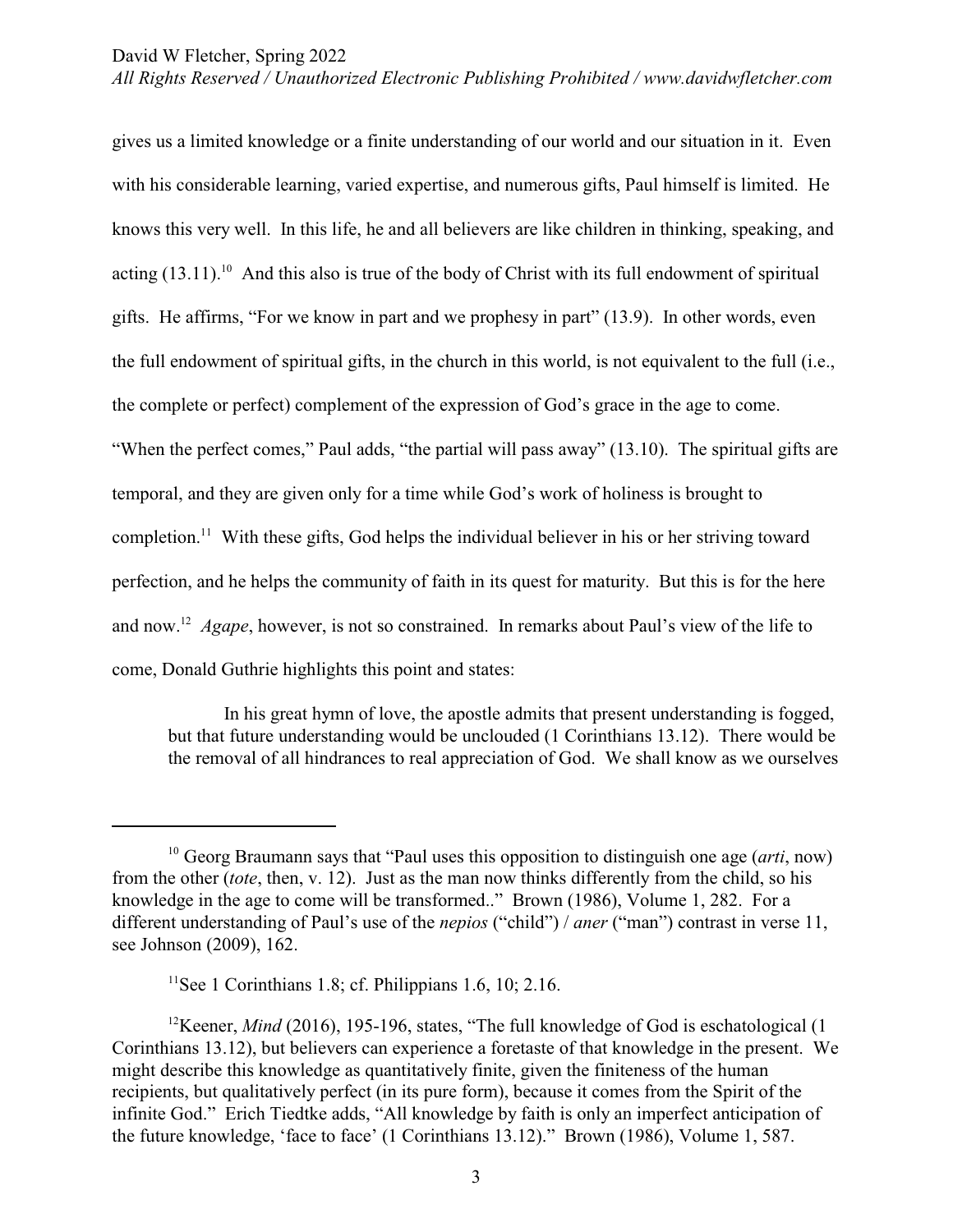are known. Since it occurs in the context of a hymn of love, Paul's statement must be meant to focus particularly on a perfect understanding of the nature of love.<sup>13</sup>

And according to Paul, "love never ends"  $(13.8)$ .<sup>14</sup> Therefore, Paul urges his children in the gospel to press on and strive to attain the "most excellent way" to be found in *agape*. 15

One of the keys, I think, to interpreting Paul's excursus about spiritual gifts and the superiority of *agape* in this eschatological framework is his terse but consequential expression in verse 12, "but then face to face" (Greek, *tote de prosopon pros prosopon*), and its parallel, "then I shall know fully, even as I have been fully known" (Greek, *tote de epignosomai kathos kai epegnosthen*). For the apostle, the contrast between knowing "in part" and seeing as "in a mirror dimly" now, or in the present age, is knowing "fully, even as I have been fully known" and seeing "face to face" then, or in the coming age. It would have been helpful, for some exegetes today at least, if Paul had "fleshed out" his phrase "face to face" by adding "with God," "with Christ," or additional information. But he did not, so we work with the text that we have and try to understand, in its original setting, what the apostle meant to convey to the Corinthians. Leon Morris notes, however, "But *then*, says Paul, it will be *face to face*. He does not define his *then*, nor does he say with whom we shall be *face to face*. But in neither case is there need. His

 $^{13}$ Guthrie (1981), 881.

<sup>14</sup>Walther Gunther, in Brown (1986), Volume 2, 546, observes that, unlike the temporary spiritual gifts, "*agape* is a reflection of what is still to come (1 Corinthians 13.9, 12, 13)." On *agape* itself as a gift from God, but different from the rest, see Thiselton (2016), 45-46.

 $15$ Meeks (1993), 186, notes, "To a community divided by a novel kind of competition for status through possession of spiritual knowledge and wisdom and ecstatic 'gifts,' Paul, in the digression of his famous 'hymn to love,' contrasts these temporary powers with the virtue that endures . . . (1 Corinthians 13.9-12). The 'then' which is not yet, the consummation still beyond human reach, which Ernst Kasemann taught us to call the 'eschatological reservation,' has wide moral implications."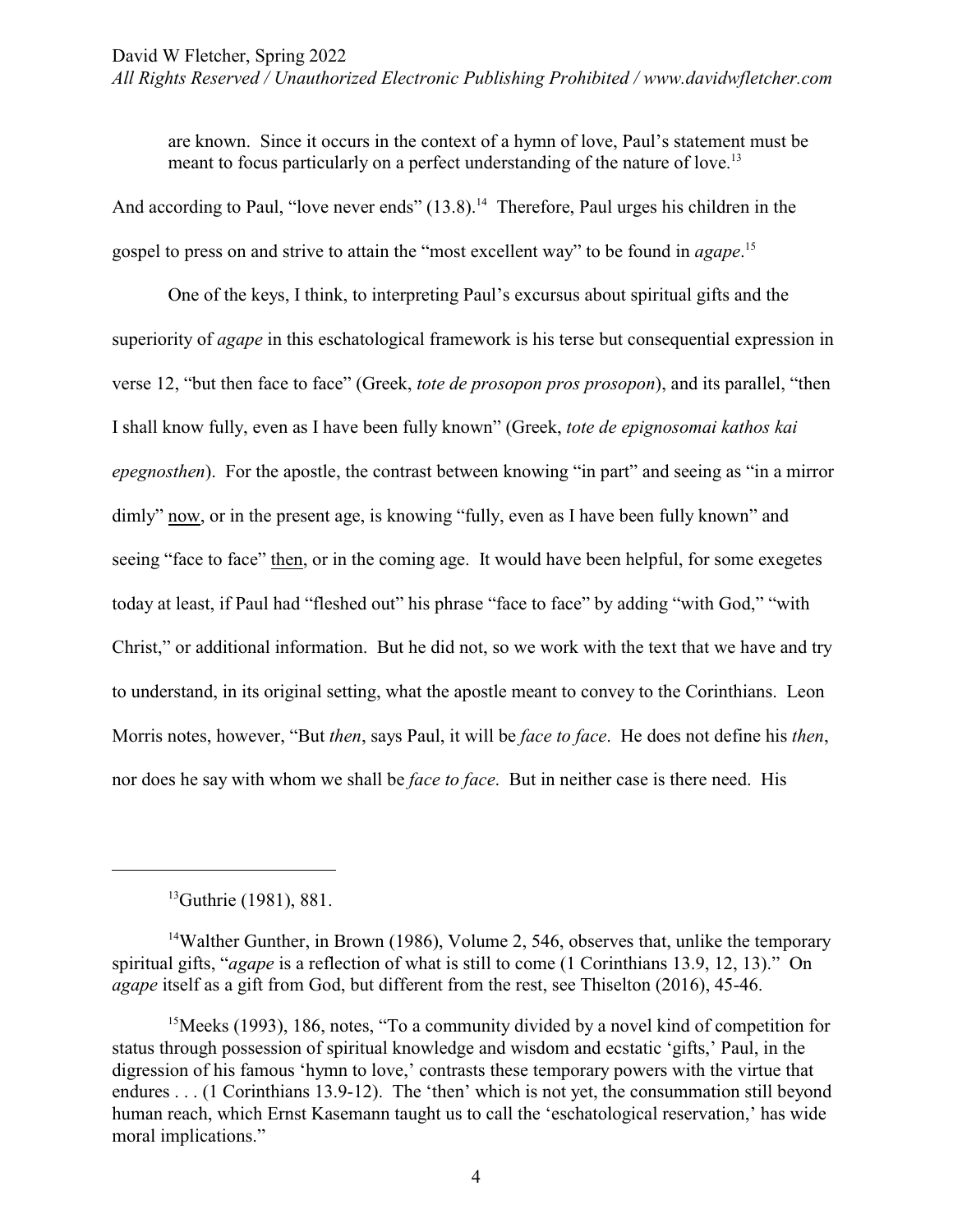meaning is plain enough."<sup>16</sup> R. C. H. Lenski agrees that Paul's meaning is inferred easily. He comments, "'Now' we see imperfectly, 'then', when we reach heaven, 'face to face', which we may regard as an adverbial expression modifying 'we shall see' [to be] understood."<sup>17</sup> And G. G. Findlay is more explicit about Paul's meaning when he says, "The 'face' *to* which ours will be turned is *God's*. *God* is the tacit object of verse 12b, which interprets the figure–'Now I know (*ginosko*) . . . partially; but then I shall know-well (*epignosomai*), as also I was well-known'" [cf. 8.3; Galatians 4.91.<sup>18</sup>

The expression "face to face" is used almost twenty times in the English Standard Version with the normal and literal meaning of personal, physical contact, that is, person to person.<sup>19</sup> This meaning is highlighted in passages such as Jeremiah 32.4 where the prophet predicts that King Zedekiah would see and speak to Nebuchadnezzar, ruler of Babylon, directly or personally–"face to face and . . . eye to eye." Compare Jeremiah 34.3, "You shall see the king of Babylon eye to eye and speak with him face to face" (see also Isaiah 52.8). This type of close, intimate contact is the clear meaning of "face to face" in references to encounters with God by the patriarch Jacob, the prophet Moses, and the people of God, the Israelites. Jacob named the place of his encounter with the Almighty, Peniel (Hebrew *penu-el* or "face of God"), and said, "'For I have seen God face to face, and yet my life has been delivered'" (Genesis 32.30; cf. 33.10). In the tent of meeting, or the tabernacle, the Lord routinely spoke with his prophet Moses "face to face, as a man speaks to his friend" (Exodus 33.11; cf. Numbers 12.8; Deuteronomy

 $16$ Morris (1985), 182.

 $17$ Lenski (1961), 570.

 $^{18}$ Findlay (1970), 901.

 $19$ See Appendix One: "Face to Face" in the Bible.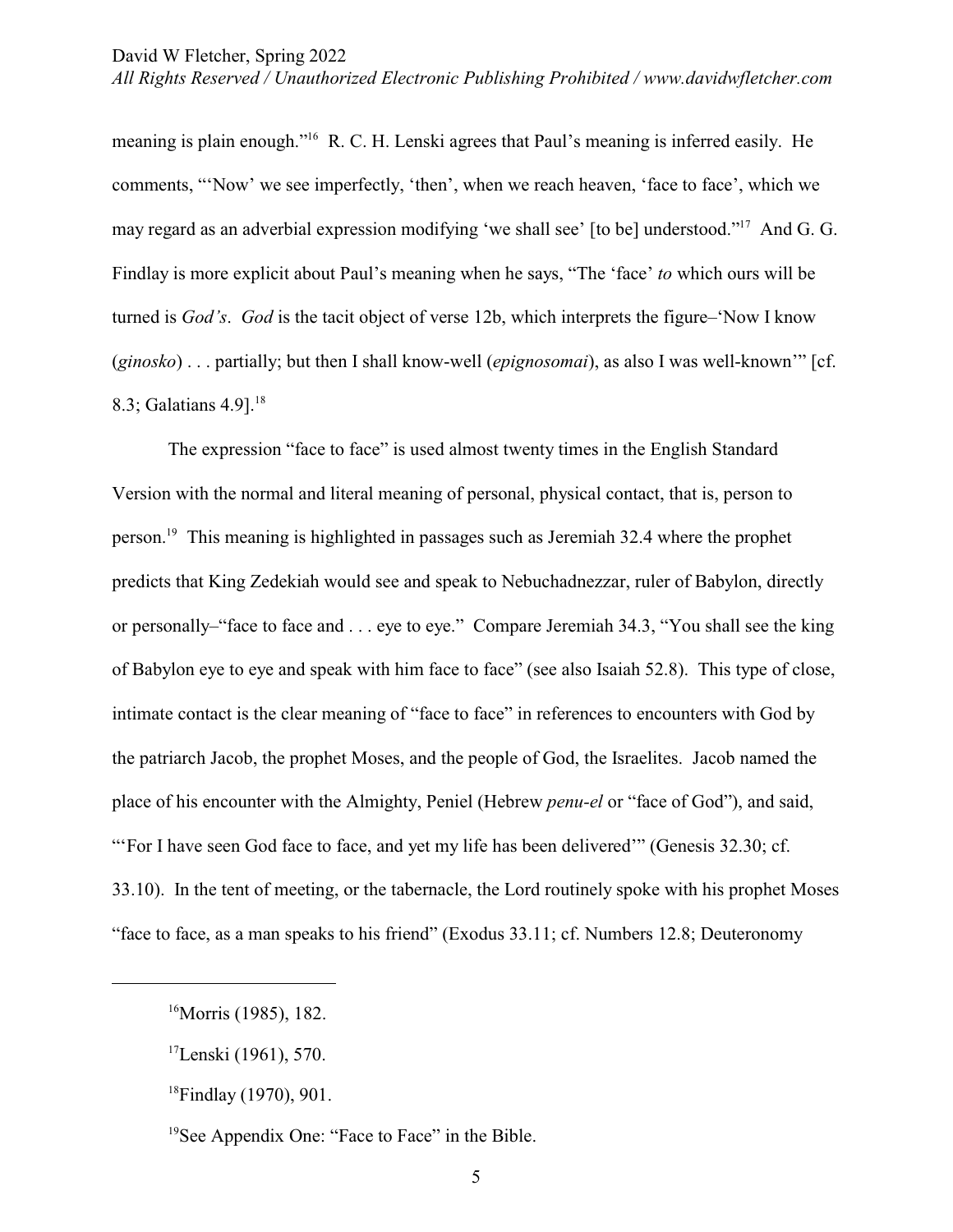34.10), although the full glory of the Lord remained hidden from Moses and could not be revealed.<sup>20</sup> And, in his recitation of Israel's reception of the covenant statutes (i.e., the ten commandments) at Mount Horeb, Moses told the people, "The Lord spoke with you face to face at the mountain, out of the midst of the fire" (Deuteronomy 5.4; cf. Numbers 14.14; Ezekiel 20.35). "Face to face" indicates direct, as opposed to indirect, contact. It is a bodily experience by humans and, concerning the Almighty, represents an anthropomorphism or accommodation (i.e., "the process of adapting or adjusting to someone or something") to humans.<sup>21</sup>

Similarly in the New Testament passages, "face to face" is used of in-person encounters versus being away or apart bodily or physically.<sup>22</sup> Perhaps with a bit of sarcasm in defense of his style of ministry against accusations by his opponents, Paul tells the Corinthians, "I who am humble when face to face with you, but bold toward you when I am away" (2 Corinthians 10.1; cf. verse 10). To the church at Colossae, a church that Paul never visited as far as we know, he writes, "For I want you to know how great a struggle I have for you and for those at Laodicea and for all who have not seen me face to face" (Colossians 2.1). After a stay of only a few weeks in Thessalonica that was cut short due to violent riots (see Acts 17.1ff.), Paul sends a letter to the

 $^{20}$ Woods (1972), 216, remarks, "To Moses God granted the fullest revelation of himself possible within the limits of human capacity." God himself provided for Moses the disclaimer, "'But . . . you cannot see my face, for man shall not see me and live. . . . Behold, there is a place by me where you shall stand on the rock, and while my glory passes by I will put you in a cleft of the rock, and I will cover you with my hand until I have passed by. Then I will take away my hand, and you shall see my back, but my face shall not be seen'" (Exodus 33.20-23). Harris, Archer, and Waltke (1980), Volume 2, 1782, note, "The possibility of *lir'ot panay* [i.e., see God's face] . . . is inconceivable." See Patterson (2007), "Human Images of God in the Bible."

 $^{21}$ Oster (1995), 324, remarks, "While there are some dissenters, most interpreters rightly regard the phrase 'face to face' as a divine encounter (e.g., Genesis 32.30; Exodus 33.11; Numbers 14.14; Deuteronomy 5.4; 34.10; Ezekiel 20.35; cf. Judges 6.22)."

<sup>&</sup>lt;sup>22</sup>None of these NT occurrences, however, are precisely *prosopon pros prosopon* ("face to face") except for 1 Corinthians 13.12. See Appendix One: "Face to Face" in the Bible.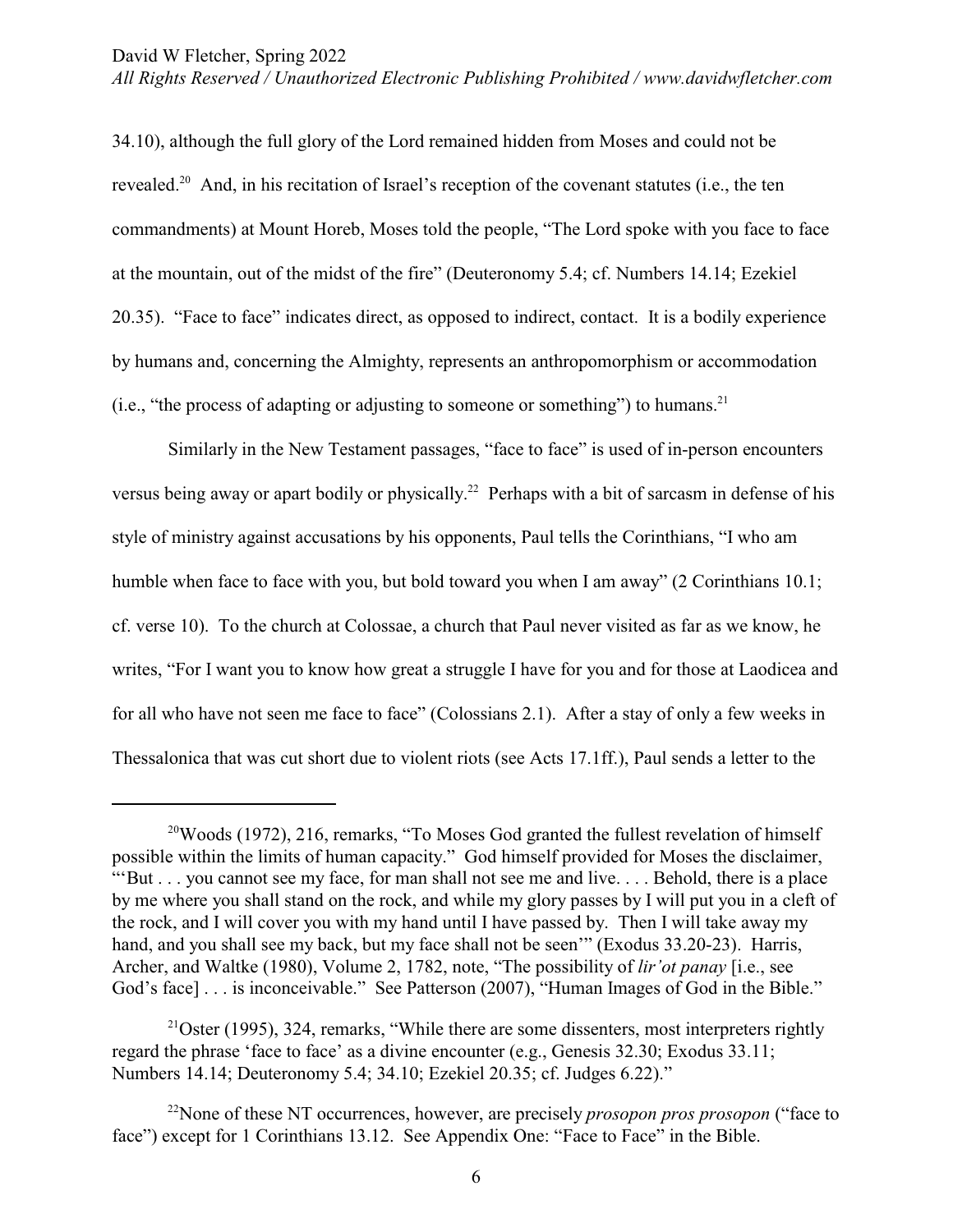church there and says, "But since we were torn away from you, brothers, for a short time, in person not in heart, we endeavored the more eagerly and with great desire to see you face to face" (1 Thessalonians 2.17; cf. 3.10). Later, when Paul is imprisoned in Caesarea, the Roman procurator Porcius Festus briefs Herod Agrippa II and his queen Julia Berenice about Paul. While the governor was in Jerusalem, the Jewish leaders presented their case against Paul and pressed the governor for a guilty verdict. But, Festus notes, "I answered them that it was not the custom of the Romans to give up anyone before the accused met the accusers face to face and had opportunity to make his defense concerning the charge laid against him" (Acts 25.16). And the apostle John in short letters to "the elect lady and her children" and "the beloved Gaius" emphasizes his preference to communicate with them in a direct, personal way–"Though I have much to write to you, I would rather not use paper and ink. Instead I hope to come to you and talk face to face, so that our joy may be complete" (2 John 12; cf. 3 John 14). In light of these uses of "face to face" in the Bible, it is difficult to see Paul's meaning in 1 Corinthians 13.12 as anything other than a direct and personal encounter of some sort.<sup>23</sup>

In 1 Corinthians 13.12, Paul may be alluding to one of the Old Testament passages that uses the expression "face to face." Roy Ciampa and Brian Rosner argue convincingly that the apostle gleans from Numbers 12.6-8, Deuteronomy 34.10, and early rabbinic interpretation. They write:

In 13.12 Paul alludes to Numbers 12.6-8, which contrasts Moses' prophetic experience with that of all other prophets. Whereas other prophets receive revelation through visions and dreams (12.6; cf. Joel 2.28), Moses experiences the presence of the Lord face to face (*stoma kata stoma*), not indirectly (*ou di ainigmaton*) and sees his form (LXX: "glory"): "With him I speak face to face, clearly, and not in riddles, and he beholds the form of the Lord." Paul says, "Now we see in a mirror [*di esoptrou*]

<sup>&</sup>lt;sup>23</sup> For *prosopon* ("face"), Danker (2009), 307, includes 1 Corinthians 13.12 in his list of NT passages that "focus on personal presence."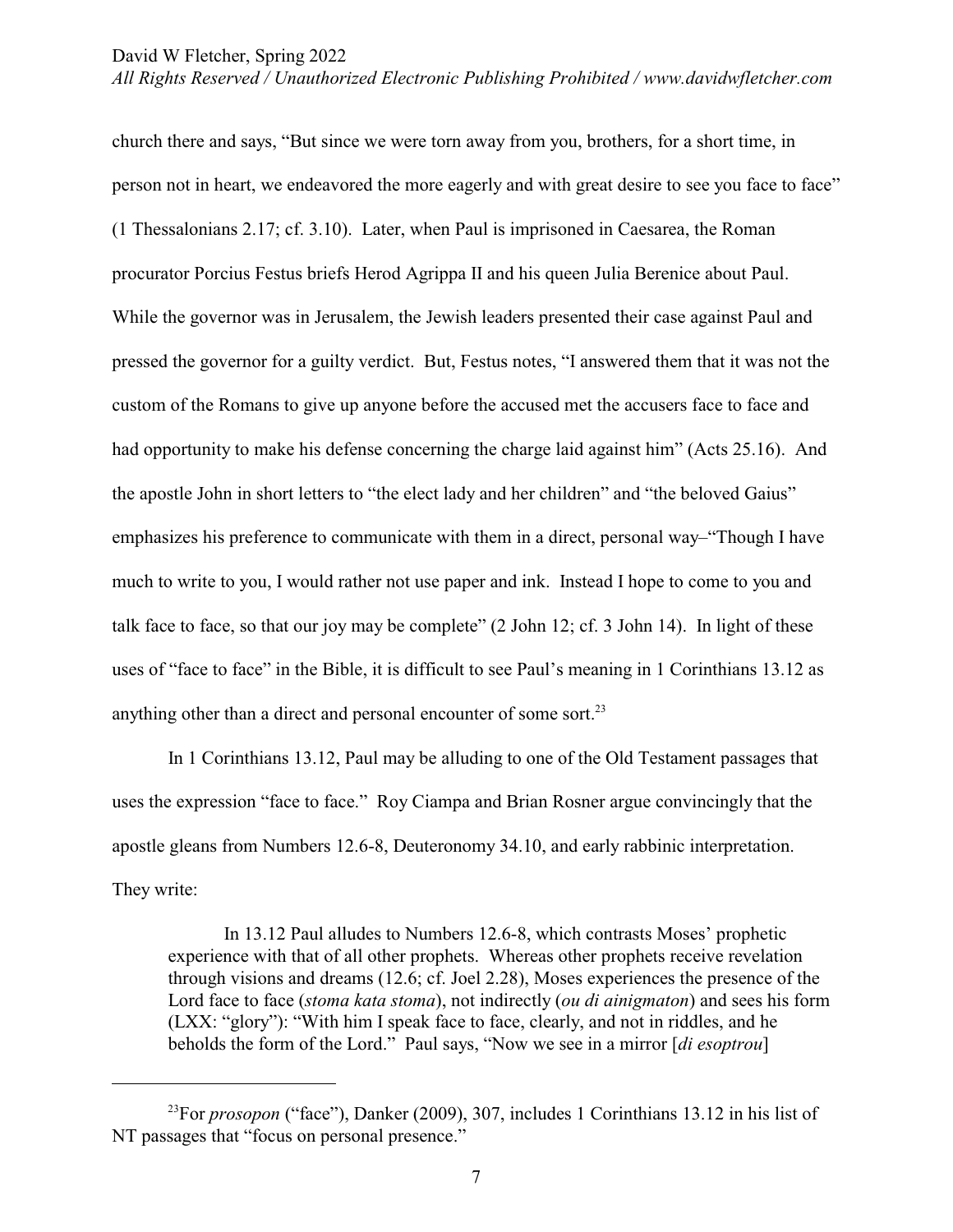indirectly [*en ainigmati*], but then face to face [*prosopon pros prosopon*]. Now I know in part; then I shall know fully, even as I am fully known.<sup>24</sup>

James Moffatt concurs, "But the sole point of the apostle's illustration is to contrast indirect and direct knowledge. He is thinking of the well-known contrast in his Greek Bible between ordinary prophets, who knew the Lord merely through visions and dreams (*ainigmata*), and Moses, who was promised direct intercourse and a vision of the Lord '**face to face**, not in any *ainigma*' (Numbers 12.6f.)."<sup>25</sup> F. F. Bruce likewise sees this use of "face to face" by Paul as gleaned from the experience of Moses. He writes:

Another figure pointing the contrast between present and future knowledge is the contrast between seeing a dim and distorted reflection in a metal **mirror** (Greek, *esoptron*) and seeing the direct reality. Although the figure of the **mirror** serves a different purpose here from that in 2 Corinthians 3.18, the analogy of Moses is present in both places–here by implication and there expressly. In Numbers 12.8 Yahweh says of Moses: 'With him I speak mouth to mouth, clearly, and not in dark speech, and he beholds the form of the Lord'. Some strands of rabbinical exegesis interpreted 'the form (Hebrew, *mar'eh*) of the Lord' as referring to a *clear* mirror in which Moses beheld him (*Leviticus Rabbah* 1.14). The LXX rendering of the phrase 'in dark speech' (*di' ainigmaton*, 'through riddles') is similar to the phrase rendered **dimly** in our present passage (*en ainigmati*, 'in a riddle'). The reflection in a metal mirror might be so dim or distorted that one would have to guess (Greek, *ainittesthai*) what the reality was like, **but then**, says Paul, we shall see **face to face** (cf. also the reference to Deuteronomy 34.10 to 'Moses, whom the Lord knew face to face').<sup>26</sup>

 $24$ Ciampa and Rosner (2007), 739. See full quotation in Appendix Two.

<sup>&</sup>lt;sup>25</sup> Moffatt (1930), 201; cf. Robertson and Plummer (1914), 298-299.

<sup>&</sup>lt;sup>26</sup>Bruce (1971), 128-129. Compare comments by Barrett (1968), 307-308, who notes that, in his use of "in a riddle" (*en ainigmati*), "Paul is probably dependent not so much on Hellenistic usage as on Numbers 12.8, where God says that he will speak to Moses face to face (cf. verse 12b), not obscurely (*through riddles*, *di' ainigmaton*). But the expression would be fully comprehensible to Corinthians unfamiliar with the Greek Old Testament. . . . Paul means that in the present age all knowledge of God (all *gnosis*) is incomplete and unclear."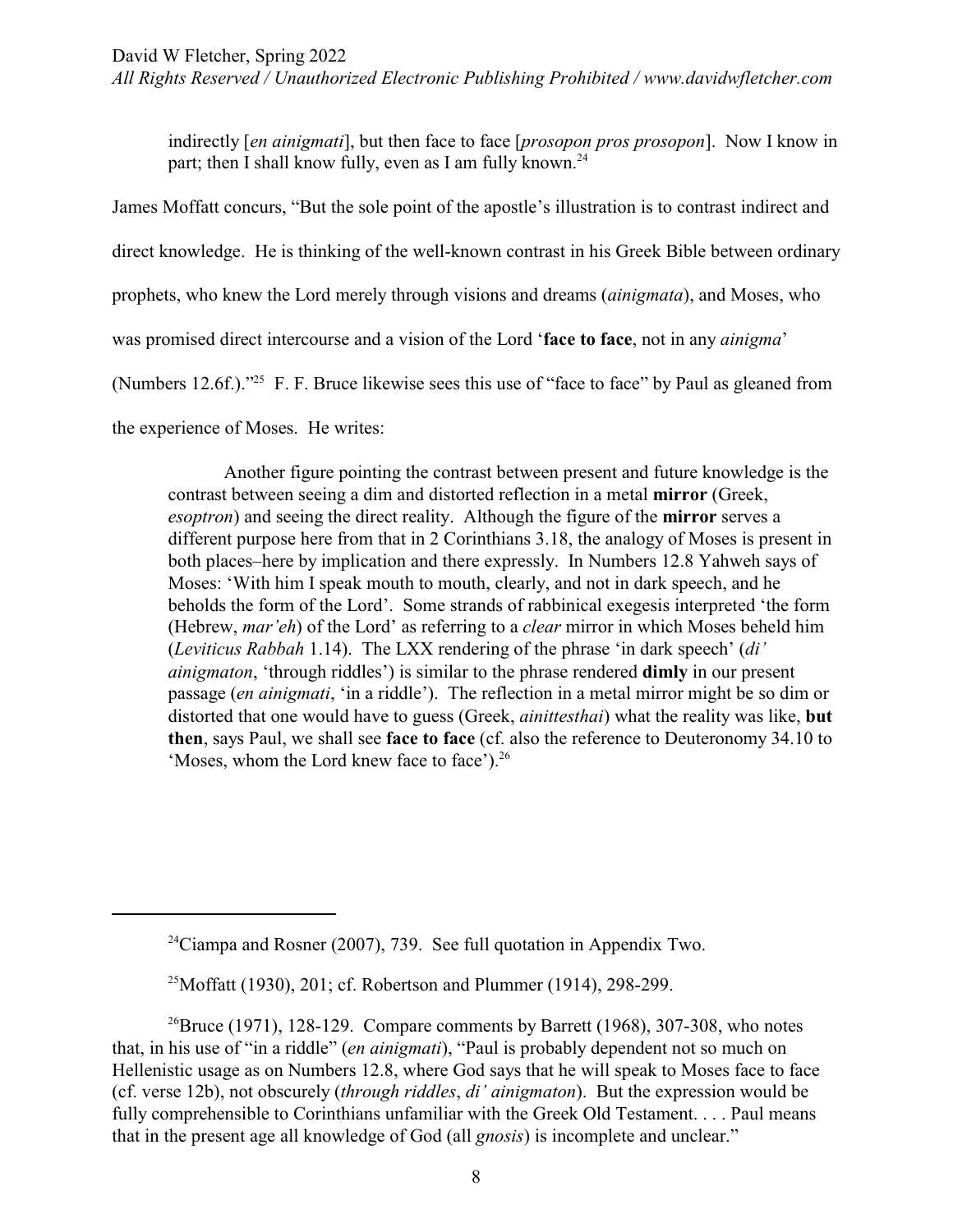#### David W Fletcher, Spring 2022 *All Rights Reserved / Unauthorized Electronic Publishing Prohibited / www.davidwfletcher.com*

The concurrence of interpreters is that "face to face" in 1 Corinthians 13.12 indicates a divine encounter between humans and God that is direct, personal, and not mediated.<sup>27</sup>

This also is confirmed by Paul's parallel phrase, "then I shall know fully, even as I have been fully known" (Greek, *tote de epignosomai kathos kai epegnosthen*). Perhaps too much has been made by interpreters on how to translate and understand Paul's use of *epiginosko* here. 28 Frederick Danker tells us that for *epiginosko* "the rendering 'know' fits all passages, but contextual nuances suggest a variety of resources in English: (1) of familiarity with something or someone through observation/experience or receipt of information, **know**; (2) of awareness or recognition based on previous knowledge, **know**, **recognize**; (3) with *epi*- in ascensive role, **really know**, **know well**; and (4) with focus on acquisition of knowledge, **find out**, **make acquaintance of, learn to know.**"<sup>29</sup> Danker places 1 Corinthians 13.12 in the third category above.<sup>30</sup> This is why the English translations render "know fully . . . fully known" (ESV, GEINT, LNT, NIV, NRSV, RNJB, TLO; cf. RSV, "understand fully . . . fully understood"; but

<sup>28</sup>Compare Paul's use of *epiginosko* in Romans 1.32; 1 Corinthians 14.37; 16.18; 2 Corinthians 1.13, 14; 6.9; 13.5; Colossians 1.6; 1 Timothy 4.3.

 $29$ Danker (2009), 141.

<sup>&</sup>lt;sup>27</sup> Compare "they will see his face" (Revelation 22.4; cf. Matthew 5.8). On the "face" of God, see Genesis 32.30; 33.10; Exodus 33.11, 20, 23; Leviticus 17.10; 20.3, 5, 6; 26.17; Numbers 6.25; 12.8; 14.14; Deuteronomy 5.4; 31.17-18; 32.20; 34.10; Judges 6.22; 2 Chronicles 6.42; 7.14; Job 1.11; 13.15, 20, 24; 33.26; 34.29; Psalms 4.6; 10.11; 11.7; 13.1; 17.15; 22.24; 24.6; 27.9; 30.7; 31.16; 34.16; 44.3, 24; 51.9; 67.1; 69.17; 80.3, 7, 16, 19; 88.14; 89.15; 102.2; 104.29; 119.135; 143.7; Isaiah 8.17; 54.8; 57.17; 59.2; 64.7; 65.3; Jeremiah 18.17; 21.10; 33.5; 44.11; Ezekiel 7.22; 14.8; 15.7; 20.35; 39.23, 29; Daniel 9.17; Hosea 7.2; Micah 3.4; Matthew 11.10; 17.2; 18.10; Mark 1.2; Luke 7.27; 9.29; 1 Corinthians 13.12; 2 Corinthians 4.6; 1 Peter 3.12; Revelation 1.16; 6.16. See too Patterson (2007), "We Will See Face to Face: God's Face and Our Worship."

 $^{30}$ He also includes Matthew 11.27; Luke 1.4; Romans 1.32; 2 Corinthians 6.9; Colossians 1.6; 1 Timothy 4.3; and 1 Corinthians 16.18 ('accord special recognition to'). Ibid.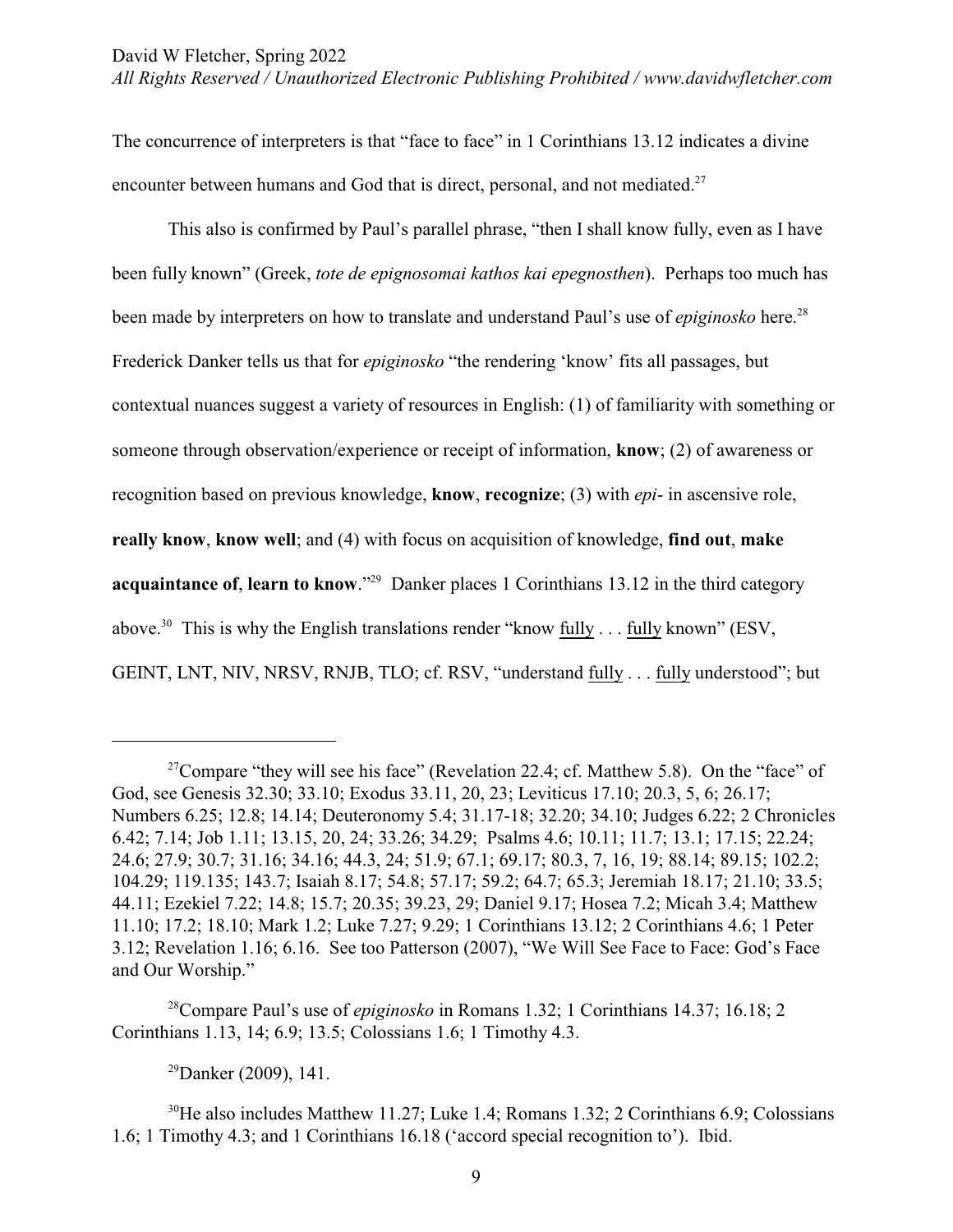David W Fletcher, Spring 2022 *All Rights Reserved / Unauthorized Electronic Publishing Prohibited / www.davidwfletcher.com*

KJV, NKJV, TNT, "know  $\ldots$  known").<sup>31</sup> James Moulton and George Milligan argue, on the basis of the evidence of the nonliterary Greek papyri, that *epiginosko* "denotes not so much fuller or more perfect knowing, as knowing arrived at by the attention being directed to (*epi*) a particular person or object." $32$  Since God is the object of the knowing, however, this point seems moot. Paul's basic meaning is clear enough. As David Garland says:

Being known by God is far more important than our infinitesimal knowledge of God in this world. . . . At the consummation, our fragmentary knowledge will be replaced. Our notions, illusions, and misconceptions about ourselves, the world, and God will be dispelled and clarified. Paul's point is that we will know God fully only after the parousia. In the meantime, all our knowledge is indirect and incomplete.<sup>33</sup>

Paul is affirming that when we come face to face with our Creator, we will know much better

then than we know now (cf. 1 John 3.1-3).<sup>34</sup> That God knows us better than we know ourselves

 $32$ Moulton and Milligan (1980), 236. See too the comments by Morris (1985), 184.

 $33$ Garland (2003), 625.

 $34$ Bornkamm (1969), 185, believes this final knowledge derives from God's election of believers. He says, "In what does the perfection of this final knowledge exist? Paul surprisingly does not follow 'now I know in part' with 'then I shall know perfectly,' but rather 'then I shall know fully, even as I have been fully known.' The consummation consists in the fact that the cleft between knowing and being known by God is abolished. 'Even as I am fully known': the divine gracious will of election reaches into the eternal pre-temporality before my knowledge begins, before I am born. Thus 'I shall know fully': the certain expectation reaches into the coming eternity when the transient things are put away. We must answer with Romans 8.29: 'For those whom he (God) foreknew he also predestined to be conformed to the image of his Son' (cf. also Philippians 3.21; 2 Corinthians 3.18). Thus the certainty of hope is based on the certainty of election in which the believers are destined for resurrection and glory."

 $31$ NET translates 1 Corinthians 13.12b freely, "My understanding is incomplete now, but one day I will understand everything, just as everything about me has been fully understood." Compare REB, "My knowledge now is partial; then it will be whole, like God's knowledge of me."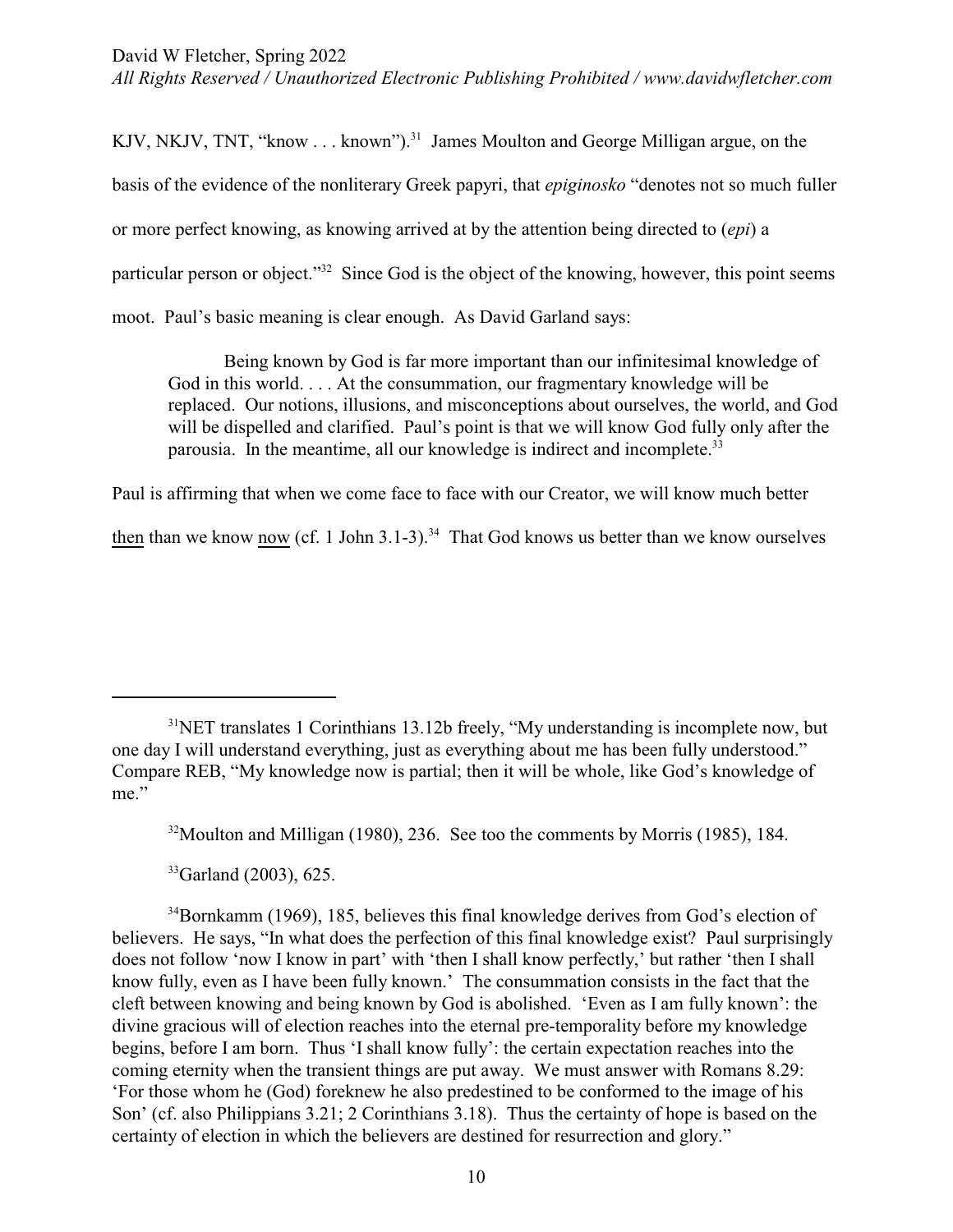### David W Fletcher, Spring 2022

*All Rights Reserved / Unauthorized Electronic Publishing Prohibited / www.davidwfletcher.com*

is a staple in Paul's thinking,  $35$  something he inherited from his Jewish background as well as from the teachings of Jesus.<sup>36</sup>

By this direct encounter with God, Paul anticipates a more complete knowledge in the coming age, more complete because it is unveiled by God himself for us, that is, he reveals himself to us in a way that perhaps has been impossible before (e.g., in our sinful and temporal dying bodies versus in our glorified and eternal resurrected bodies).<sup>37</sup> And, in the context of Paul's instructions to the Corinthians (chapters 12–14), the contrast is with the knowledge of God and of ourselves that comes through the working of spiritual gifts in this present age. This *gnosis* or understanding based on spiritual gifts can only be temporary–incomplete and partial as it is–both for the church and for believers individually.<sup>38</sup> So the "then" Paul speaks of in 1 Corinthians 13.12 is a time in the future, the measure of which he and none of the early

<sup>37</sup>J. I. Packer observes that "due for displacement through the changes which the *parousia* will bring are: (a) the belly and food (1 Corinthians 6.13; our present bodies will be changed), and (b) prophecies and conceptual knowledge (*gnosis*), which, being at best modes of partial and indirect apprehension, will be left behind, as a grown man abandons childish things, when we apprehend God directly by sight (1 Corinthians 13.8, 10, 11)." Brown (1986), Volume 1, 73.

<sup>38</sup>Compare Paul's use of *gnosis* ("knowledge") in 1 Corinthians 13.2, 8 with 1.5; 8.1, 7, 10, 11; 12.8; 14.6; 2 Corinthians 2.14; 4.6; 6.6; 8.7; 10.5; 11.6. See also Romans 2.20; 11.33; 15.14; Ephesians 3.19; Philippians 3.8; Colossians 2.3; 1 Timothy 6.20.

<sup>&</sup>lt;sup>35</sup> See, for example, Romans 8.26-27; 11.33; 1 Corinthians 2.11; 8.3; 2 Corinthians 5.11; 12.2-3; Galatians 4.9; 2 Timothy 2.19; cf. 1 John 3.20.

 $^{36}$ Compare 1 Chronicles 28.9; Psalm 44.21; 139.1ff.; Jeremiah 17.10; 32.19; Matthew 10.29-31; Luke 12.6-7; 16.15; Acts 15.8; Romans 11.33; Hebrews 4.12-13. See too the section on God's wisdom and knowledge in Burrows (1946), 67-68, which he begins by stating, "God's incomparable superiority to man consists not only in his power but also in his knowledge of all things and his infinite wisdom in governing the universe. The same terms used to designate human knowledge, wisdom, and the like, are applied also to God. Thus Proverbs 3.19f. speaks of Yahweh's wisdom, understanding, and knowledge as shown in creation. God's knowledge, however, far surpasses that possessed by man."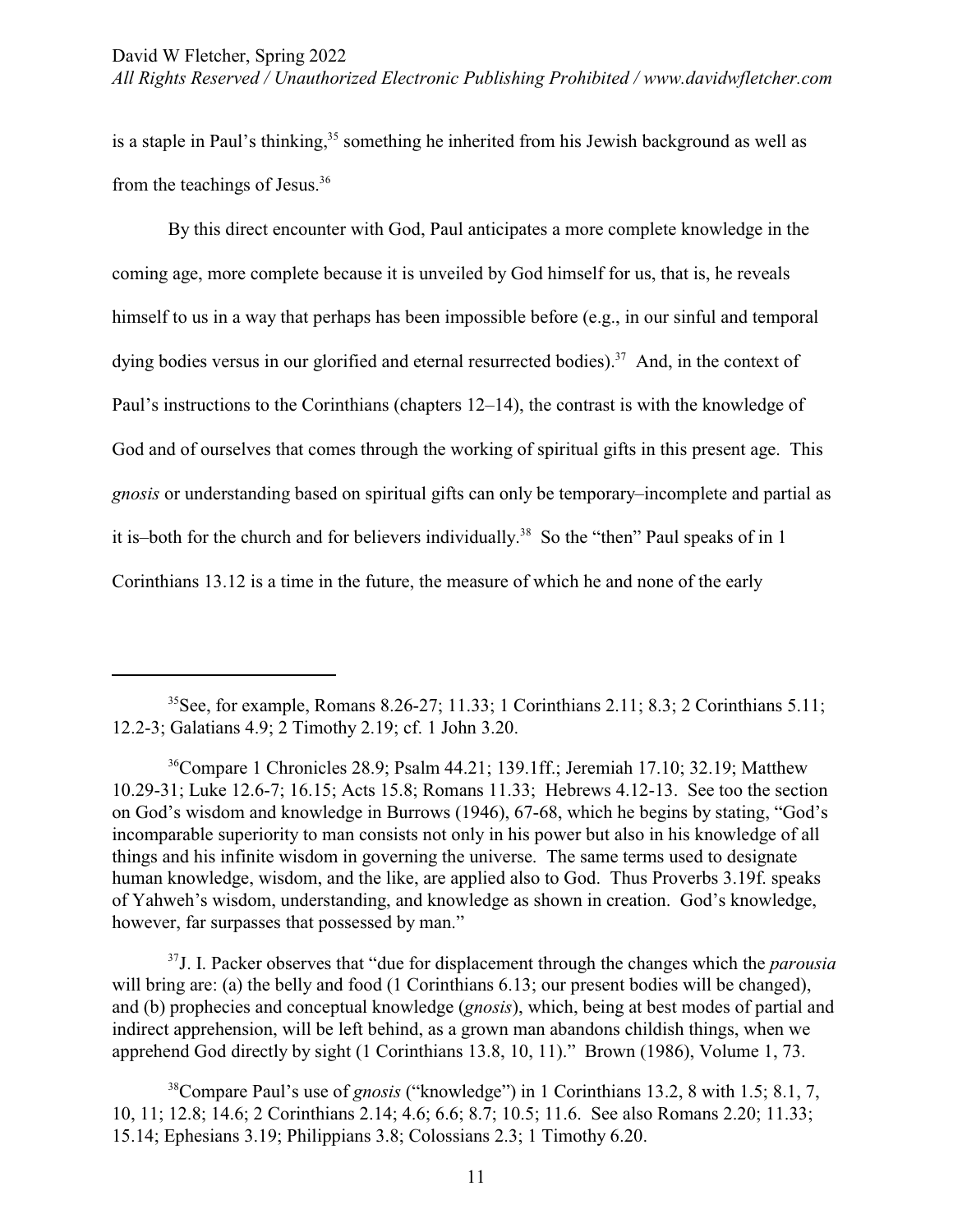#### David W Fletcher, Spring 2022

*All Rights Reserved / Unauthorized Electronic Publishing Prohibited / www.davidwfletcher.com*

Christians were aware, but the substance of which–"face to face" and knowing "fully, even as I have been fully known"–he was certain and sure.

If Luke's account of Paul's Damascus road encounter with Jesus, which is told three times in Acts of Apostles (Acts 9.1-9; 22.6-11; 26.12-18; cf. 1 Corinthians 15.8-10), can be deemed credible, God's apostle to the Gentiles certainly had a fervent expectation to see his God face to face. And his expectation was for an encounter of a different sort with the Almighty than what he experienced en route to Damascus. Unlike his knowledge of the Lord based on previous experiences of visions and revelations (which Paul himself did not understand completely; see 2 Corinthians 12.1-10) and unlike his knowledge of the Lord based on his experiences of spiritual gifts such as prophecies and tongues (see 1 Corinthians 14.18-19), Paul longed to be with his Lord and come to know him face to face. This was his hope; this was his prayer; this was the goal of his life in Christ (see Philippians 1.21-23; 3.12-14; cf. 2 Corinthians 5.1-10; 2 Timothy 4.6-8).

In light of this plain meaning of Paul's *prosopon pros prosopon* by which he will come to a more complete knowledge of God,<sup>39</sup> it is difficult to see how anyone could read Paul and extract from 1 Corinthians 13.12 the idea that the apostle is talking about, as his main concern, the cessation of "extraordinary" spiritual gifts due to the passing of the apostles and the

<sup>&</sup>lt;sup>39</sup>This is the knowledge that God, who is *agape* (see 1 John 4.7ff.; cf. 1 Corinthians 8.3), possesses about all his creatures. See the discussion by Ernst Dieter Schmitz in Brown (1986), Volume 2, 402-403, where he says, "This being known is not the counterpart of some previous active comprehension of God by man, but rather of loving God (cf. 1 Corinthians 8.3). Full and real knowledge of God is part of the eschatological promise and expectation (1 Corinthians 13.12)." Levering (2016), 307, footnote 143, quotes Reinhard Hutter, who writes, "The Spirit and the Spirit's works are precisely the guarantee that the knowledge of God, which we suffer by being engaged by them [i.e., by the Spirit's works], is a knowledge neither at our disposal nor of our making, but the beginning of a final 'clothing,' a last 'suffering' that will include that knowledge of God of which the apostle Paul says: 'Then I will know fully, even as I have been fully known' (1 Corinthians 13.12)."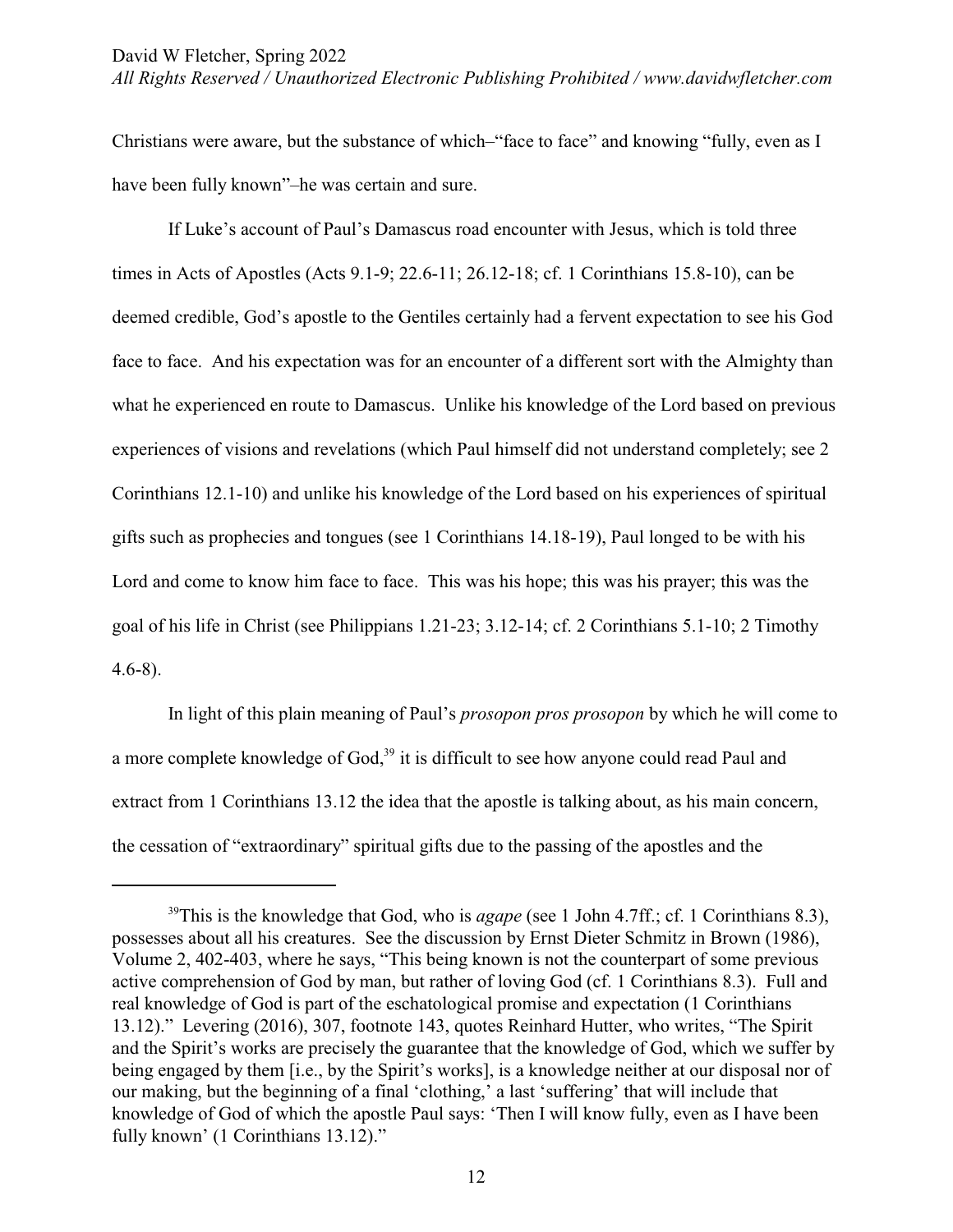beginnings of a "canon" of New Testament writings (i.e., by way of circulation and collection among the churches). <sup>40</sup> According to Ralph Wilson, both the "canon" view and "maturity of the church" view of "that which is perfect" (KJV; Greek, *hotan de elthe to teleion*; 13.10)<sup>41</sup> are post-Enlightenment readings of the text and date no earlier than the twentieth century.<sup>42</sup> After his extensive study of "that which is perfect" by Christian interpreters from patristic, medieval, and modern periods, Rodney Decker concludes, "Both the canon view and the mature body view are recent interpretations that have developed out of the controversy over contemporary manifestations of the spiritual gifts. Both can be traced only to the mid or early twentieth century, though there were some antecedents to both in the nineteenth century."<sup>43</sup> These views, at best, seem to be superimposed on and not derived from the text.<sup>44</sup> Yes, Paul says that prophecies, tongues, and knowledge will cease.<sup>45</sup> But he does not say when, except by way of

<sup>&</sup>lt;sup>40</sup>Hays (1997), 229, says, "It is sometimes claimed that 'the complete' (*to teleion*) in verse 10 refers to the completion of the New Testament canon, so that the charismatic gifts were only for the apostolic age and have now ceased to function in the church. This interpretation is simply nonsense." Compare Fitzmeyer (2008), 498, who notes that "the perfect" while much debated can hardly be a reference "to the completion of the NT canon, as some have tried to take it; such an extraneous meaning is foreign to this context. . . . It seems, however, to express rather some sort of goal; it has undoubtedly something to do with the *eschaton* or what Paul calls 'the Day of the Lord' (1.8; 3.13; 5.5) or with the *telos*, 'end' (of the present era), as in 15.24."

<sup>&</sup>lt;sup>41</sup>The English translations of this phrase vary slightly: ESV, RSV, "but when the perfect comes"; GEINT, "but when comes the completion"; KJV, TNT, "but when that which is perfect is come"; NET, "but when what is perfect comes"; KNT, "when the time of fulfillment comes"; LNT, NIV, "but when completeness comes"; NKJV, "but when that which is perfect has come"; NRSV, "but when the complete comes"; REB, "when wholeness comes"; RNJB, "but once perfection comes"; TLO, "when perfection is come".

 $42$ Wilson (2022).

 $^{43}$ Decker (1994), 66.

<sup>&</sup>lt;sup>44</sup>See Carson (1987), 66-72.

<sup>&</sup>lt;sup>45</sup>See discussion by Garland  $(2003)$ , 622-623.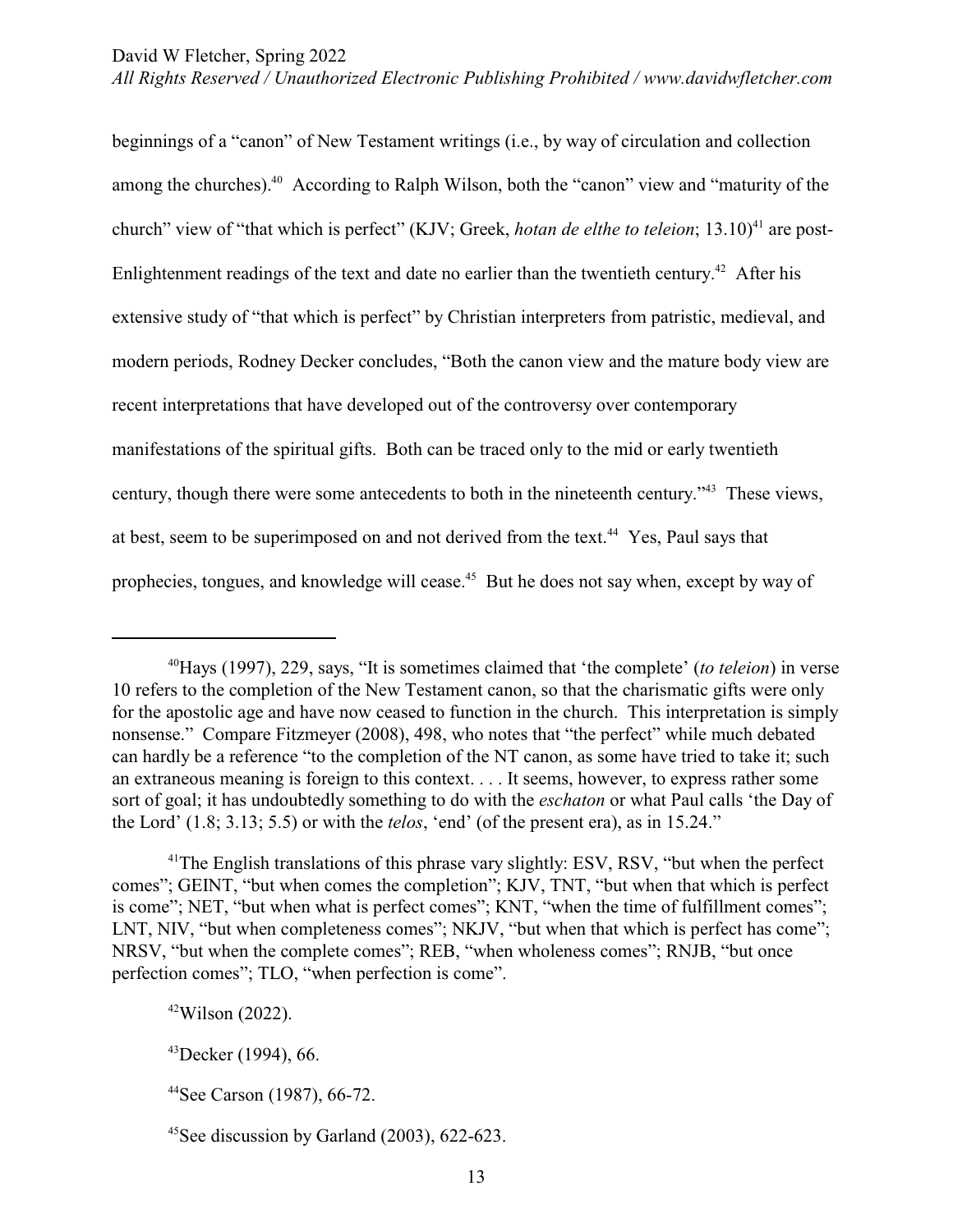#### David W Fletcher, Spring 2022 *All Rights Reserved / Unauthorized Electronic Publishing Prohibited / www.davidwfletcher.com*

inferring from his comments in chapter 13 that they will cease "when the perfect comes . . . then face to face . . . then I shall know fully, even as I have been fully known."<sup>46</sup>

What does this eschatological reading of Paul's "then" versus "now" have to say about the cessation versus the continuation of spiritual gifts such as prophecies, tongues, and knowledge? There is probably nothing to be taken from 1 Corinthians 13.12 about such matters, except that, according to Paul, cessation of spiritual gifts will happen. Just as with the *parousia* of the Lord,<sup>47</sup> the New Testament writers were certain and sure of its occurrence, but they do not set any sort of date, not even in their own lifetime, as some interpreters have presumed.<sup>48</sup> On this note, those who believe in the continuation of spiritual gifts during the present age have it right, according to Paul's statements in 1 Corinthians 13. In his discussion of a noncessationist, or continuationist, reading of scripture, Craig Keener states, "Paul seems to assume that prophecy and tongues remain until we see Jesus face to face, partial knowledge being valuable until it is

<sup>&</sup>lt;sup>46</sup>Other uses of *teleios* ("complete, perfect") in the NT indicate its relation to the heavenly Father (Matthew 5.48; cf. 19.21), to the will of God (Romans 12.2), to the power of God that produces maturity in believers in Christ (1 Corinthians 2.6; 14.20; Ephesians 4.13; Philippians 3.15; Colossians 1.28; 4.12; Hebrews 5.14; James 1.4; 3.2), to the "perfect tent" of Christ (Hebrews 9.11), to the gifts from the Father of lights (James 1.17), to the law of liberty that is from God (James 1.25), and to the love that comes from God (1 John 4.18). Compare uses of *teleiotes* ("completeness, perfection") in Colossians 3.14 and Hebrews 6.1. See comments by Mare (1976), 269, and Reinier Schippers, Brown (1986), Volume 2, 61ff., who highlights the "eschatological function" and "heavy apocalyptic overtones" of *telos*, etc. in the NT.

<sup>&</sup>lt;sup>47</sup>For occurrences of *parousia* ("arrival, coming") in the NT, see Matthew 24.3, 27, 37, 39; 1 Corinthians 15.23; 16.17; 2 Corinthians 7.6, 7; 10.10; Philippians 1.26; 2.12; 1 Thessalonians 2.19; 3.13; 4.15; 5.23; 2 Thessalonians 2.1, 8, 9; James 5.7, 8; 2 Peter 1.16; 3.4, 12; 1 John 2.28.

<sup>&</sup>lt;sup>48</sup> See Fletcher (1981). Note too that this is what Beker (1982), 96ff., 111ff., struggles with in his interpretation of the delay of the *parousia*.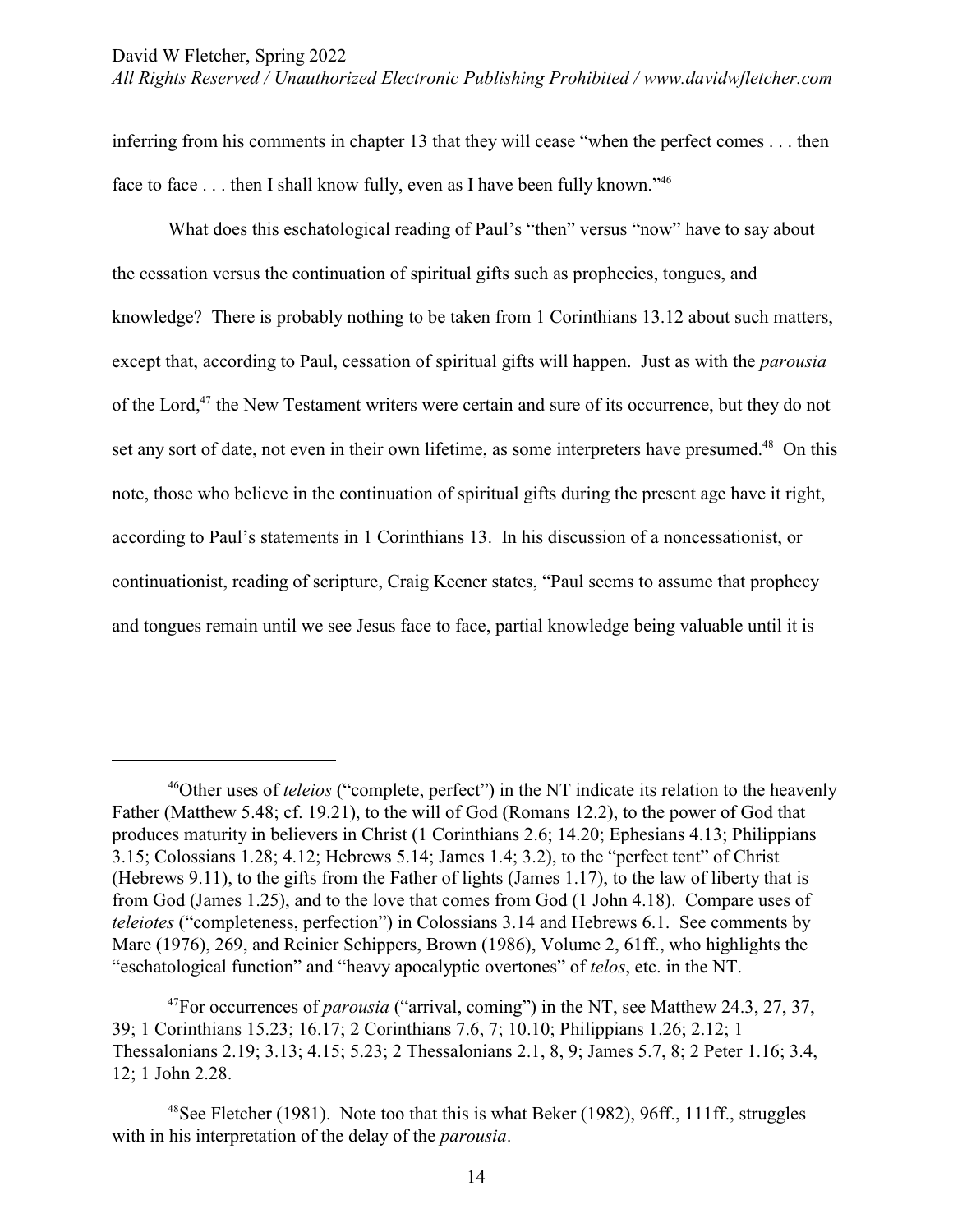supplanted by perfect knowledge as we are known  $(1$  Corinthians 13.8-12).<sup> $49$ </sup> One would be hard pressed to see it any differently based on 1 Corinthians 13 (cf. Acts 2.17-21).<sup>50</sup> It would be presumptuous to assert today that we know more about the cessation of spiritual gifts than what the apostle Paul did during his life. And it would be presumptuous to so limit the work of God and the Holy Spirit among his people to only a part of this present age.<sup>51</sup>

What is to be noted from the text itself, according to Paul, is that "now we see in a mirror

dimly" (ESV; Greek, *blepomen gar arti di' esoptrou en einigmati*).<sup>52</sup> Of course, there are

 $50$ Most arguments for cessation of spiritual gifts, based on 1 Corinthians 13, focus on "that which is perfect" in verse 10 and say very little or nothing about "face to face" in verse 12.

<sup>51</sup>Compare Paul's recognition of the limits of our finite understanding when compared with God's wisdom and knowledge in Romans 11.33-36. See also Job 5.9; 11.7-9; 15.8; 36.22; Psalm 92.5; 139.6; Ecclesiastes 8.17; Isaiah 40.13-14, 28; Jeremiah 23.18; 1 Corinthians 2.16.

 ${}^{52}$ English translations of verse 12a vary: GEINT, "for we see still through a mirror indistinctly"; KJV, "for now we see through a glass darkly"; KNT, "at present, we are looking at a confused reflection in a mirror"; LNT, "for now we see by a mirror, obscurely"; NET, "for now we see in a mirror indirectly"; NIV, "for now we see only a reflection as in a mirror"; NKJV, NRSV, RSV, "for now we see in a mirror, dimly"; REB, "at present we see only puzzling reflections in a mirror"; RNJB, "for now we see in a mirror, confusedly"; TLO, "for now we see through a glass obscurely"; TNT, "now we see in a glass even in a dark speaking". Carl Heinz Peisker, in Brown (1986), Volume 2, 746, translates *ainigma* as "indistinct, enigmatic image."

Two translations by members of acappella Churches of Christ obscure 1 Corinthians 13.12 by omitting "face to face." GBNT has: "At this time, we see only a blurred image in the *metal* mirror. At the time of maturity, we will see plainly–as one person looking at another's face." WNCV has: "Now we see as if we are looking into a dark mirror. But at that time, in the future, we shall see clearly." Compare the lengthy rendering by CLB: "In the same way, we can see and understand only a little about God now, as if we were peering at his reflection in a poor mirror; but someday we are going to see him in his completeness, face to face. Now all that I know is hazy and blurred, but then I will see everything clearly, just as clearly as God sees into my heart right now."

<sup>&</sup>lt;sup>49</sup> Keener, *Spirit* (2016), 55. See also Green (1975), 198. Keener (2005), 109, states, "The time of the gifts' passing to which Paul refers is when believers see God 'face to face' (13.12; cf. LXX Genesis 32.30; Judges 6.22) and 'know fully' just as God knows them (13.12; cf. 8.2-3), that is, at Christ's return (1.7-8; 15.43-44, 50-54)." Compare the discussion of spiritual gifts and the rationale for their continuation in the church today by Allison and Kostenberger (2020), 426- 434.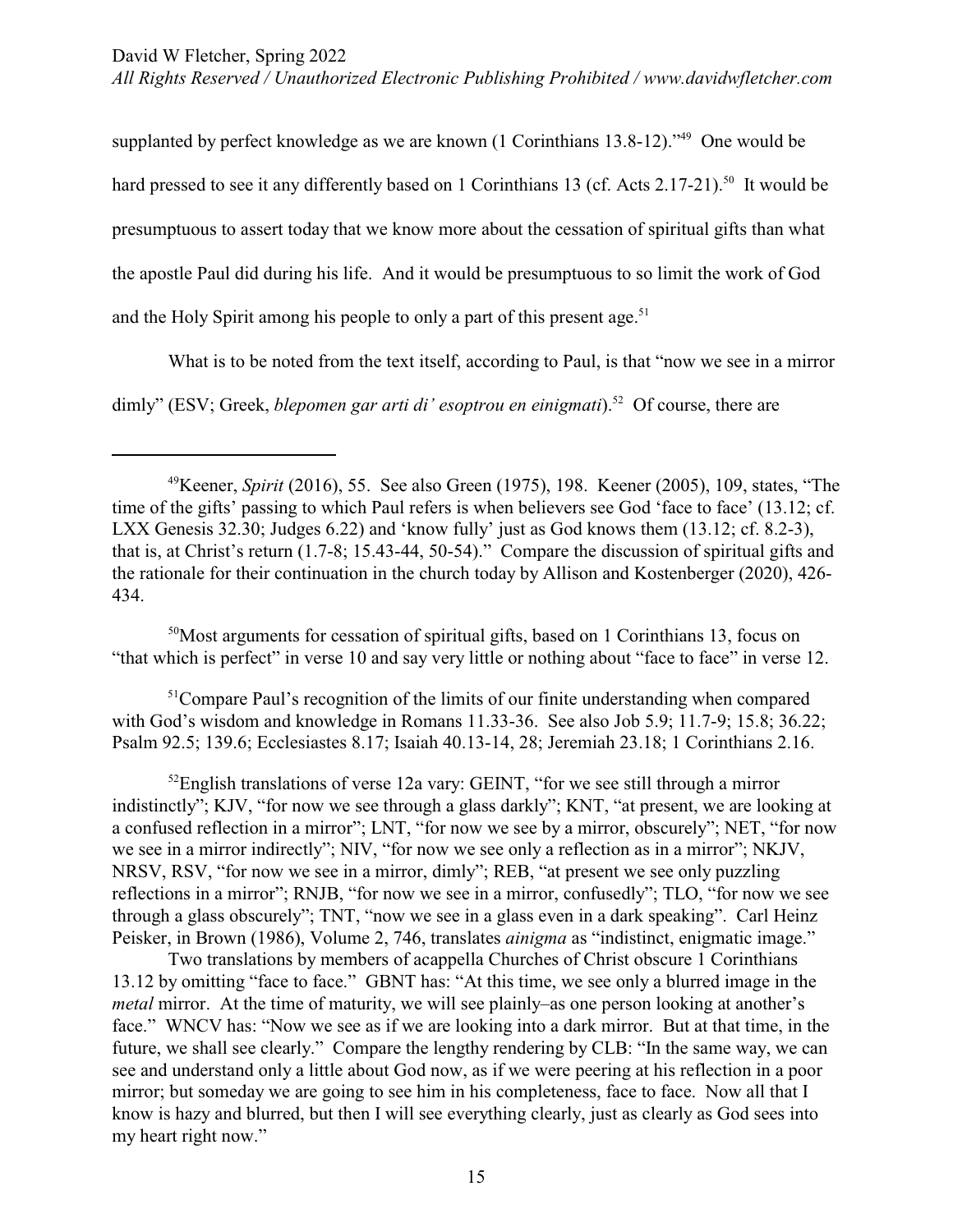nuances of this "seeing" in the apostle's writings, but this is a part of his eschatology. For the believer in Christ, eschatology indicates movement toward a goal (e.g., Philippians 3.14; cf. 1 Corinthians 9.24-27).<sup>53</sup> There is growth and progress,<sup>54</sup> but there is struggle with imperfection.<sup>55</sup> And there is frustration with the engima of life, with the lack of clarity and seeing things, as it were, through a reflection in an old metal or dimly lighted mirror.<sup>56</sup> Finally, though, in Christ

 $<sup>55</sup>$  From Paul, the classic passage is Romans 7.7-25.</sup>

 $<sup>56</sup>$ It could be that both "canon" and "maturity" views of 1 Corinthians 13.8ff. suffer from</sup> a perfectionist mentality that the Corinthian believers were struggling with. Compare Robertson and Plummer (1914), 299, who aptly comment, "Our knowledge of divine things in this life cannot be direct; all comes through the distorting medium of human thought and human language, figures, types, symbols, etc. Even those who are illumined by the Spirit can give only a few rays of the truth, and those not direct, but reflected. Even the Gospel is a riddle, compared with the full light of the life to come. Here our knowledge is mediate, the result of inference and instruction; it is partial and confused; a piecemeal succession of broken lights. There it will be immediate, complete, and clear; a connected and simultaneous illumination. The imperfection of our knowledge, even of revealed truth, is not sufficiently recognized; and hence the rejection of Christianity by so many thoughtful people. Christians often claim to know more than it is possible to know. They forget how much of the Bible is symbolical."

Colin Brown, in Brown (1986), Volume 3, 335, suggests, "The Christian view of revelation maintains that the God who spoke and acted then [i.e., in biblical times] is the same God who speaks and acts now, and that the words, actions, and symbolism of the past are media through which God speaks today in our contemporary situation. Without media of some form or other there is no revelation. In this life we do not perceive God directly but only indirectly (1 Corinthians 13.12; cf. Matthew 5.8; Exodus 33.20ff.). Thus there is a sense in which revelation involves a veiling of God in the media of revelation in all their concreteness and historicality in the selfsame act as the unveiling (cf. K. Barth, *CD* I, 1, 188). Our knowledge of God in his revelation of himself depends in part therefore on our understanding of the concrete media of revelation."

<sup>&</sup>lt;sup>53</sup>Danker (2009), 323, defines *skopos* ("goal"), used only in Philippians 3.14 in NT, as derived from the "racing imagery of having one's eye or mind fixed on the point where one is declared a winner."

 $54$ See, for example, Romans 12.2; 2 Corinthians 3.18; Colossians 1.9-10; 3.10; 1 Thessalonians 3.12-13; 2 Thessalonians 1.3 (cf. 1 Peter 2.1-2; 2 Peter 1.5-8; 3.18), and note the correlation between growth in Christ and "completion" or "perfection" (from *teleios*, *teleiotes*, *teleioo*) in Ephesians 4.13-15; Philippians 1.6, 9-11; 3.12-15 (cf. Hebrews 5.12-14; 6.1; James 1.2-4).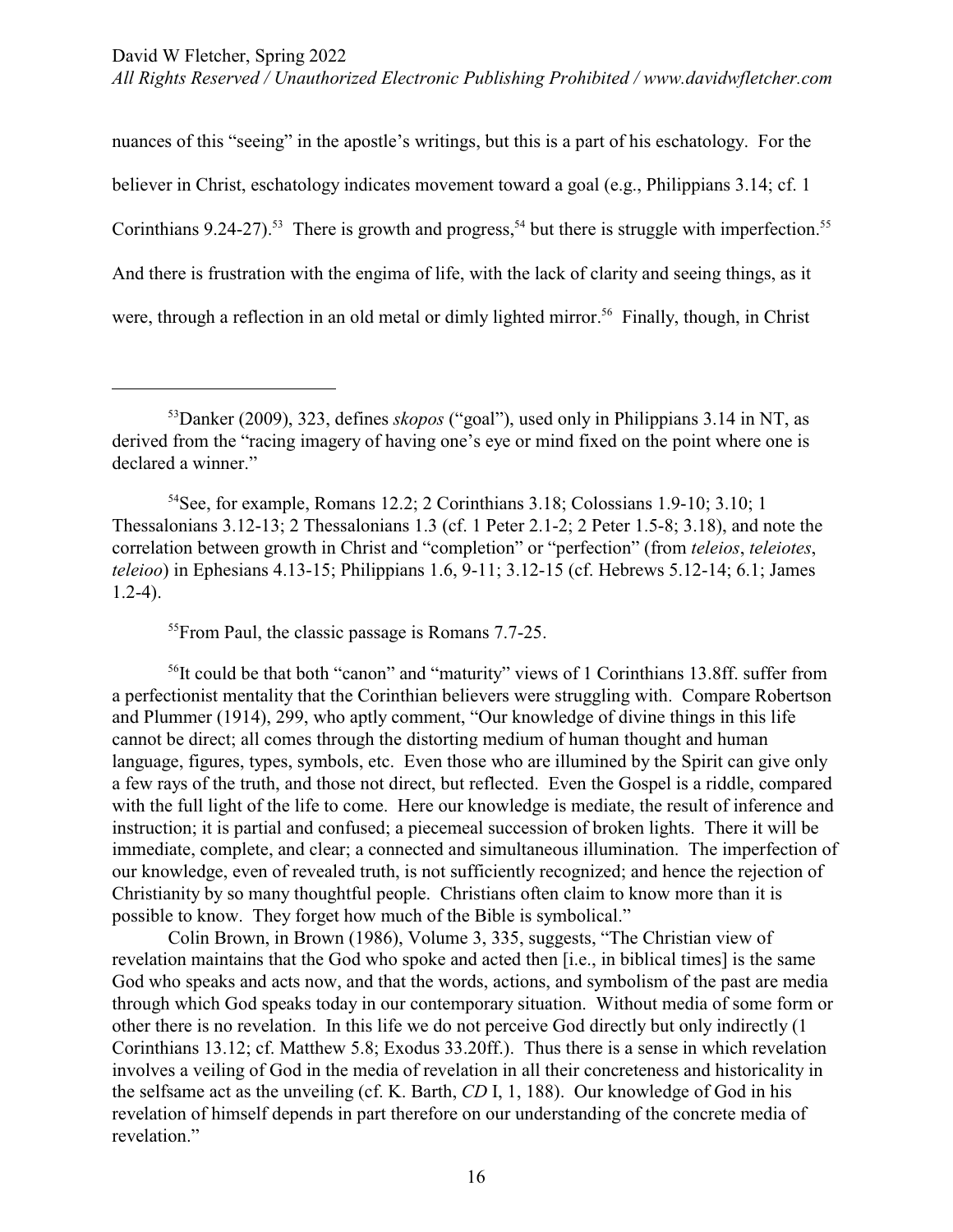David W Fletcher, Spring 2022 *All Rights Reserved / Unauthorized Electronic Publishing Prohibited / www.davidwfletcher.com*

there is the blessing of maturity to attain, the completion of a person's work in life (e.g., 2) Timothy 4.6-8), and the promise of seeing the Lord face to face and experiencing that lifting away of the fog, the solving of many riddles, and the fitting together of the pieces of the puzzle. As Wilhelm Mundle states:

First and foremost the New Testament looks forward to the coming Lord: when Christ, the hidden life of Christians, shall appear, then they will appear with him in glory (Colossians 3.3f.). Then that knowledge which is here enjoyed only in part and which cannot lift the veil of God's hiddenness will no longer be obscure. It will no longer be a matter of seeing 'in a mirror dimly' (1 Corinthians 13.12), but will be turned into sight, face to face. To see the face of God is  $\dots$  the fulfilment of the Christian's joyful hope.<sup>57</sup>

So just as Jesus pushed forward to complete the work that was given to him by his heavenly Father,<sup>58</sup> Paul likewise understands that he is pressing forward "toward the goal for the prize of the upward call of God in Christ Jesus" (Philippians 3.14; cf. verse 12).<sup>59</sup> Until then, while we await that time of "face to face," Paul encourages the Corinthians, and he encourages each of us, to follow the way of *agape*, which is the way of God and the way of his Christ. "And above all these put on love, which binds everything together in perfect harmony" (Colossians 3.14). This is Paul's eschatology in 1 Corinthians 13.12.

<sup>&</sup>lt;sup>57</sup>Brown (1986), Volume 2, 218.

<sup>&</sup>lt;sup>58</sup>See Luke 13.32; John 4.34; 5.36; 17.4; 19.28, 30.

<sup>&</sup>lt;sup>59</sup>Paul uses *dioko* ("chase, go after, pursue") three times in this section of Philippians (3.6, 12, 14), but he intensifies the idea of forward progress toward a goal by interjecting the idea of "forgetting what lies behind" and "straining forward" (Greek, *epekteinomai*, "reach out toward, stretch forward to"; only here in NT). See Danker (2009), 99, 138.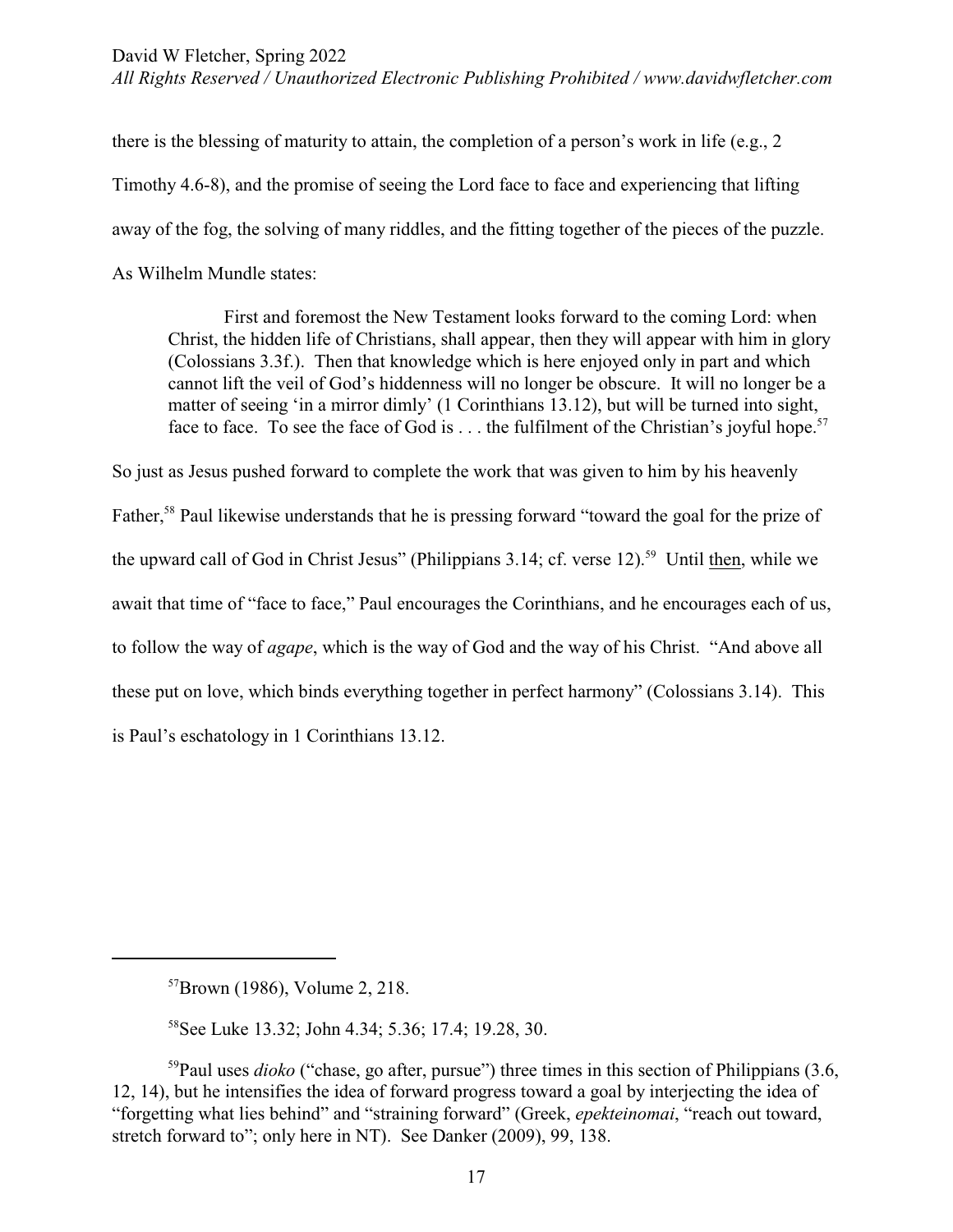## BIBLIOGRAPHY

#### Bible Texts and English Translations

- Bible Gateway Online. "Bible Gateway." Zondervan / HarperCollins Christian Publishing, 2021. Online at: <www.biblegateway.com>. Accessed April 2022.
- Bible Hub Online. "Bible Hub." Online Parallel Bible Project (Glassport, PA), 2004-2021. Online at: <www.biblehub.com>. Accessed April 2022.
- BHS. *Biblia Hebraica Stuttgartensia: A Reader's Edition*. Hebrew Bible Text, edited by Karl Elliger and Wilhelm Rudolph. Fifth Revised Edition, edited by Adrian Schenker. Deutsche Bibelgesellschaft & Hendrickson, 2014.
- CLB. *The Catholic Living Bible: A Thought-for-Thought Translation*. Tyndale House, 1971.
- ESV. *English Standard Version Archaeology Study Bible*. Editors, John D. Currid and David W. Chapman. Crossway, 2017.
- GBNT. *The Great Book: The New Testament in Plain English*. General Editor, Stanley L. Morris. Destiny Image, 2003.
- GEINT. *The New Greek-English Interlinear New Testament*. Editor, J. D. Douglas. Translators, Robert K. Brown and Philip W. Comfort. Tyndale House, 1990.
- GNT. *The Greek New Testament*. Fourth Revised Edition. Edited by Barbara Aland, Kurt Aland, Johannes Karavidopoulos, Carlo M. Martini, and Bruce M. Metzger. Deutsche Bibelgesellschaft & United Bible Societies, 1998.
- JPS. *Sacred Writings, Volume 1, Judaism: The Tanakh, The New JPS Translation*. Edited by Jaroslav Pelikan. Quality Paperback, 1992.
- KJV. *The Holy Bible, Authorized King James Version*. The Scofield Study Bible. Edited by C. I. Scofield. Oxford, 1945.
- KNT. *The New Testament of Our Lord and Saviour Jesus Christ: A New Translation*. Translated by R. A. Knox. Sheed & Ward, 1953.
- LNT. *The New Testament*. Translated by Richmond Lattimore. North Point Press, 1996.
- LXX. *Septuaginta: A Reader's Edition*. 2 Volumes. Based on Second Revised Edition of Septuaginta by Alfred Rahlfs and Robert Hanhart. Edited by Gregory R. Lanier and William A. Ross. Hendrickson, 2018.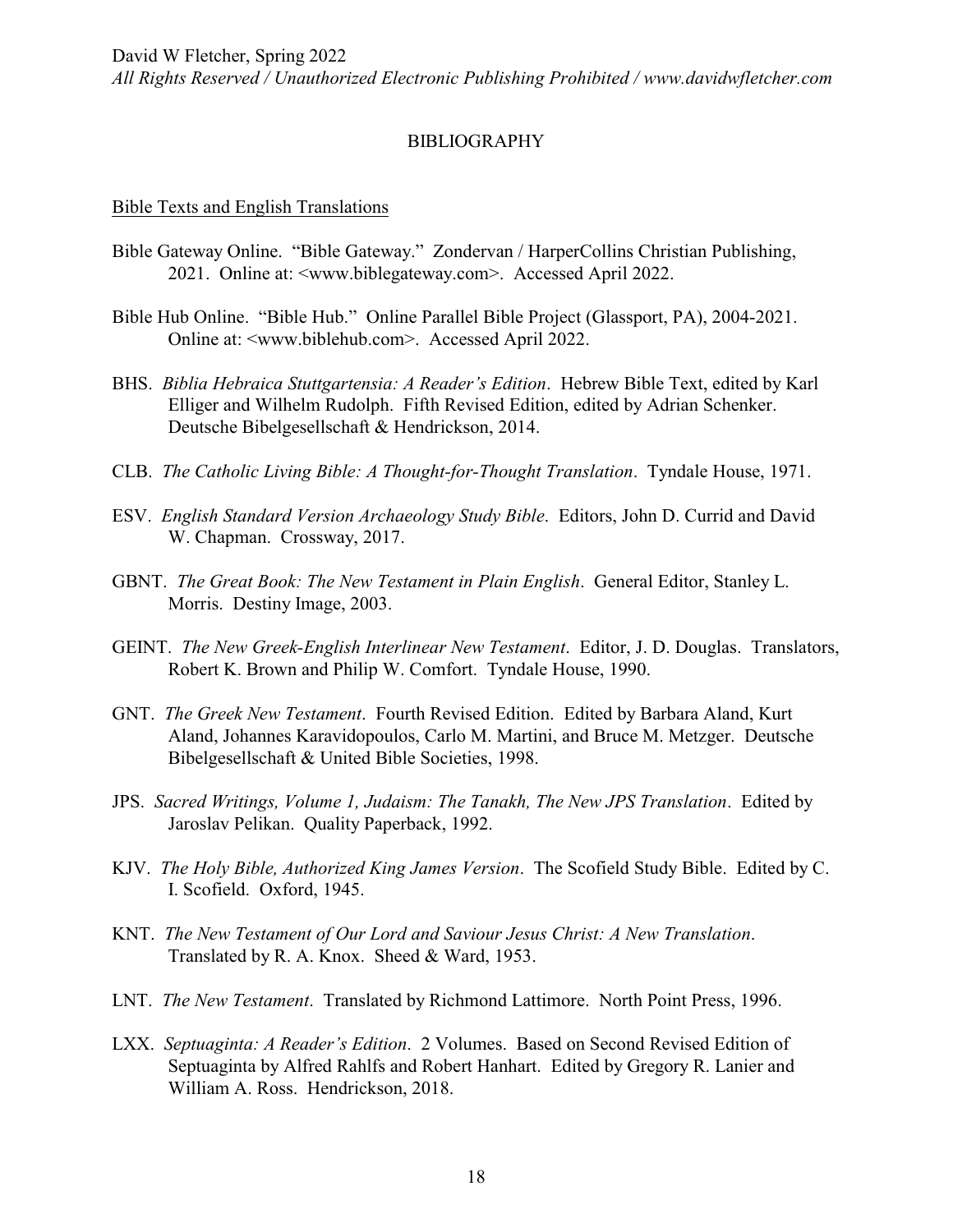- NET. *New English Translation*. Thomas Nelson, 2019.
- NETS. *A New English Translation of the Septuagint and the Other Greek Translations Traditionally Included under that Title*. Edited by Albert Pietersma and Benjamin G. Wright. Oxford, 2007.
- NIV. *The New International Version Study Bible*. General Editor, Kenneth L. Barker. Zondervan, 2011.
- NIVR. *New International Version: Spirit of the Reformation Study Bible*. General Editor, Richard L. Pratt, Jr. Zondervan, 2003.
- NKJV. *New King James Version Study Bible*. Second Edition, Full-Color Edition. Thomas Nelson, 2014.
- NRSV. *The HarperCollins Study Bible: New Revised Standard Version, with the Apocryphal / Deuterocanonical Books*. General Editor, Wayne A. Meeks. HarperCollins, 1989.
- REB. *The Revised English Bible*. Oxford University Press & Cambridge University Press, 1989.
- RNJB. *The Revised New Jerusalem Bible Study Edition*. Henry Wansbrough, editor and translator. Image / Penguin Random House, 2019.
- RSV. *The Oxford Annotated Bible with the Apocrypha: Revised Standard Version*. Edited by Herbert G. May and Bruce M. Metzger. Oxford, 1965.
- TLO. *The Living Oracles*. Edited by Alexander Campbell. Reprint. Gospel Advocate, 1974.
- TNT. *Tyndale's New Testament*. Translated by William Tyndale. Edited by David Daniell. Yale University Press, 1989.
- WNCV. *The Word: New Century Version New Testament*. Sweet Publishing, 1984.

#### Greek and Hebrew Language Tools

- Brown (1986). *The New International Dictionary of New Testament Theology*. General Editor, Colin Brown. 3 Volumes. Zondervan, 1986.
- Danker (2009). Frederick William Danker. *The Concise Greek-English Lexicon of the New Testament*. University of Chicago Press, 2009.
- Gesenius (1949). *Gesenius' Hebrew and Chaldee Lexicon to the Old Testament Scriptures*. Edited by Samuel Prideaux Tregelles. Reprint. Eerdmans, 1949.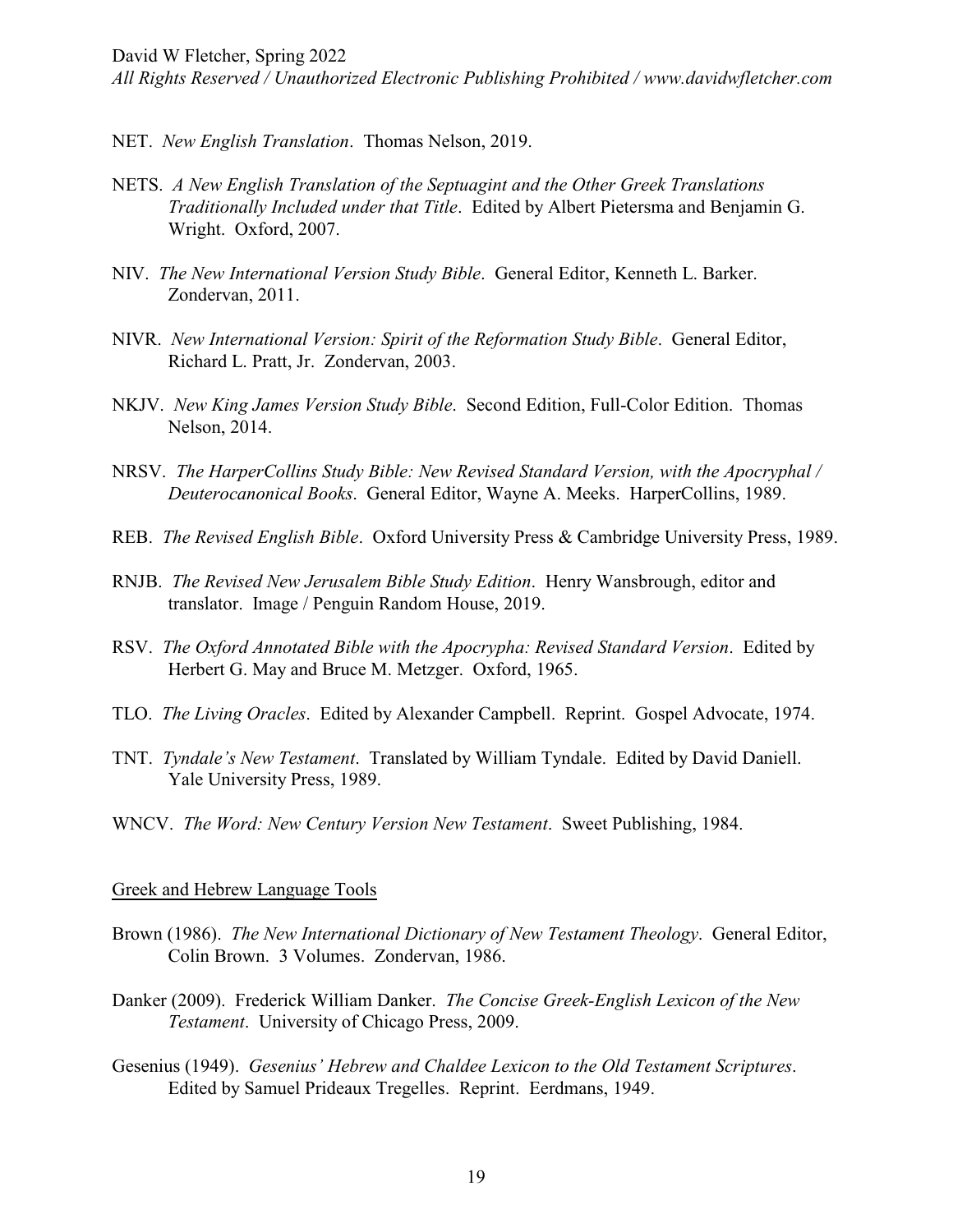- Harris, Archer, and Waltke (1980). R. Laird Harris, Gleason L. Archer, Jr., and Bruce K. Waltke, editors. *Theological Wordbook of the Old Testament*. 2 Volumes. Moody Press, 1980.
- Holladay (1971). William L. Holladay, editor. *A Concise Hebrew and Aramaic Lexicon of the Old Testament*. Eerdmans & E. J. Brill, 1971.
- Kittel and Friedrich (2006). *Theological Dictionary of the New Testament*. Editors, Gerhard Kittel and Gerhard Friedrich. Translator, Geoffrey W. Bromiley. 10 Volumes. Reprint. Eerdmans, 2006.
- Moulton and Geden (1978). W. F. Moulton and A. S. Geden, editors. *A Concordance to the Greek Testament*. Fifth Edition. Revised by H. K. Moulton. T. & T. Clark, 1978.
- Moulton and Milligan (1980). James Hope Moulton and George Milligan. *The Vocabulary of the Greek Testament illustrated from the Papyri and Other Non-Literary Sources*. Reprint. Eerdmans, 1980.
- Vincent (1946). Marvin R. Vincent. *Word Studies in the New Testament*. Volume III, The Epistles of Paul. Reprint. Eerdmans, 1946.

#### Other Works Cited in Paper

- Allison and Kostenberger (2020). Gregg R. Allison and Andreas J. Kostenberger. *The Holy Spirit*. Theology for the People of God. Editors, David S. Dockery, Nathan A. Finn, and Christopher W. Morgan. B&H Academic, 2020.
- Barclay (1975). William Barclay. *The Letters to the Corinthians*. The Daily Study Bible Series. Revised Edition. Westminster, 1975.
- Barrett (1968). C. K. Barrett. *A Commentary on the First Epistle to the Corinthians*. Harper's New Testament Commentaries. General Editor, Henry Chadwick. Harper & Row, 1968.
- Beker (1980). J. Christiaan Beker. *Paul the Apostle: The Triumph of God in Life and Thought*. Fortress, 1980.
- Beker (1982). J. Christian Beker. *Paul's Apocalyptic Gospel: The Coming Triumph of God*. Fortress, 1982.
- Bornkamm (1969). Gunther Bornkamm. *Early Christian Experience*. Translated by Paul L. Hammer. Harper & Row, 1969.
- Bruce (1971). F. F. Bruce. *1 and 2 Corinthians*. New Century Bible Commentary. General Editor, Matthew Black. Eerdmans, 1971.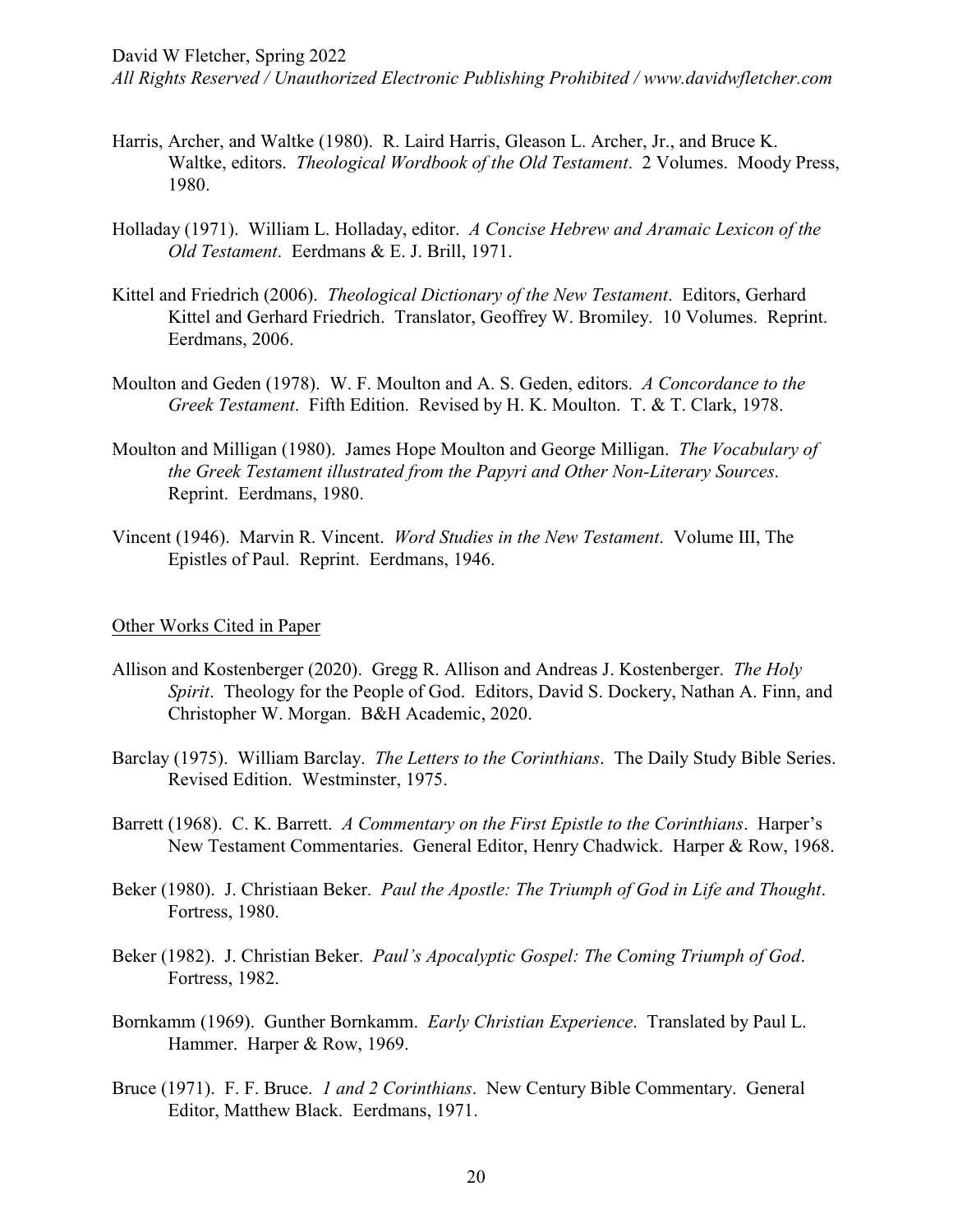Burrows (1946). Millar Burrows. *An Outline of Biblical Theology*. Westminster, 1946.

- Carson (1987). D. A. Carson. *Showing the Spirit: A Theological Exposition of 1 Corinthians 12–14*. Baker Books, 1987.
- Ciampa and Rosner (2007). Roy E. Ciampa and Brian S. Rosner. "I Corinthians." *Commenatry on the New Testament Use of the Old Testament*. Edited by G. K. Beale and D. A. Carson. Baker Academic, 2007.
- Collins (1999). Raymond F. Collins. *First Corinthians*. Sacra Pagina Series, Volume 7. Editor, Daniel J. Harrington. Liturgical Press, 1999.
- Decker (1994). Rodney J. Decker. "A History of Interpretation of 'That Which Is Perfect' (1 Corinthians 13.10) With Special Attention to the Origin of the 'Canon' View." Minneapolis, MN: Central Baptist Theological Seminary, 1994. Online at: <www. ntresources.com/blog/wp-content/uploads/2009/03/perfectpaper94.pdf>. Accessed 26 April 2022.
- Delitzsch (1950). Franz Delitzsch. *Biblical Commentary on the Proverbs of Solomon*. Volume II. Translated by M. G. Easton. Reprint. Eerdmans, 1950.
- Dunn (1990). James D. G. Dunn. *Unity and Diversity in the New Testament: An Inquiry into the Character of Earliest Christianity*. Second Edition. SCM Press & Trinity Press International, 1990.
- Fletcher (1981). David W Fletcher. "The Second Coming of Christ–Past or Future?" *Gospel Advocate* (August 6, 1981): 460, 463.
- Findlay (1970). G. G. Findlay. "St. Paul's First Epistle to the Corinthians." *The Expositor's Greek Testament*. Volume II. Edited by W. Robertson Nicoll. Reprint. Eerdmans, 1970.
- Fitzmeyer (2008). Joseph A. Fitzmeyer. *First Corinthians: A New Translation with Introduction and Commentary*. The Anchor Yale Bible. General Editors, William Foxwell Albright and David Noel Freedman. Yale University Press, 2008.
- Garland (2003). David E. Garland. *1 Corinthians*. Baker Exegetical Commentary on the New Testament. Editors, Robert W. Yarbrough and Robert H. Stein. Baker Academic, 2003.
- Green (1975). Michael Green. *I Believe in the Holy Spirit*. Eerdmans, 1975.
- Guthrie (1981). Donald Guthrie. *New Testament Theology*. Inter-Varsity, 1981.
- Harvey (1998). John D. Harvey. *Listening to the Text: Oral Patterning in Paul's Letters*. ETS Studies. Editor, David W. Baker. Baker Books & Apollos, 1998.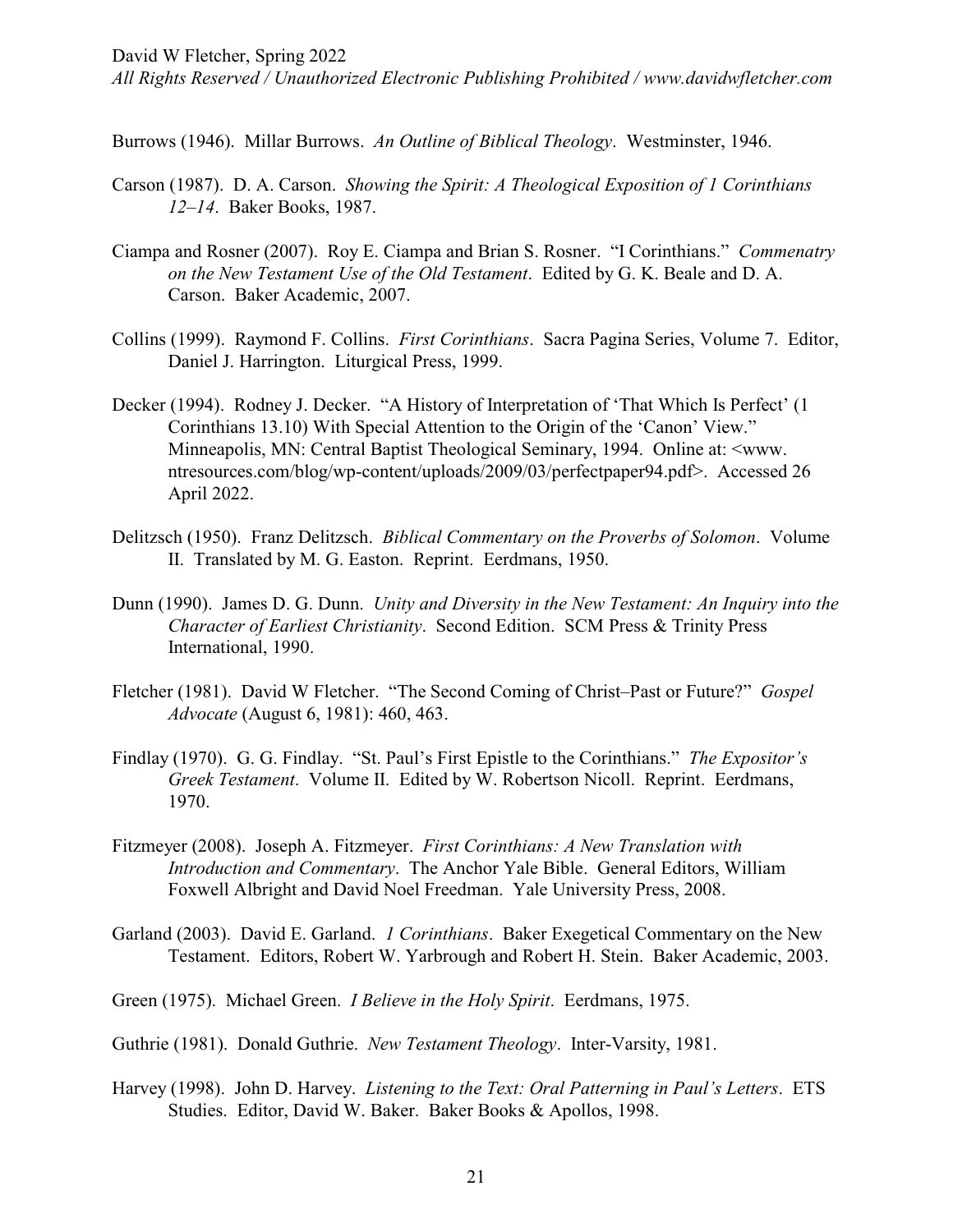Hays (1997). Richard B. Hays. *First Corinthians*. Interpretation: A Bible Commentary for Teaching and Preaching. Editor, James Luther Mays. John Knox Press, 1997.

Hoekema (1979). Anthony A. Hoekema. *The Bible and the Future*. Eerdmans, 1979.

- Johnson (2009). Luke Timothy Johnson. *Among the Gentiles: Greco-Roman Religion and Christianity*. The Anchor Yale Bible Reference Library. General Editor, John J. Collins. Yale University Press, 2009.
- Keener (2005). Craig S. Keener. *1–2 Corinthians*. New Cambridge Bible Commentary. General Editor, Ben Witherington III. Cambridge University Press, 2005.
- Keener, *Mind* (2016). Craig S. Keener. *The Mind of the Spirit: Paul's Approach to Transformed Thinking*. Baker Academic, 2016.
- Keener, *Spirit* (2016). Craig S. Keener. *Spirit Hermeneutics: Reading Scripture in Light of Pentecost*. Eerdmans, 2016.
- Knowles (2008). Michael P. Knowles. *We Preach Not Ourselves: Paul on Proclamation*. Brazos, 2008.
- Kugelman (1968). Richard Kugelman. "The First Letter to the Corinthians." *The Jerome Biblical Commentary*. Volume II: The New Testament and Topical Articles. Edited by Raymond E. Brown, Joseph A. Fitzmyer, and Roland E. Murphy. Prentice-Hall, 1968.
- Lenski (1961). R. C. H. Lenski. *The Interpretation of St. Paul's First and Second Epistles to the Corinthians*. Augsburg, 1961.
- Levering (2016). Matthew Levering. *Engaging the Doctrine of the Holy Spirit: Love and Gift in the Trinity and the Church*. Baker Academic, 2016.
- Lincoln (1981). Andrew T. Lincoln. *Paradise Now and Not Yet: Studies in the Role of the Heavenly Dimension in Paul's Thought with Special Reference to His Eschatology*. Society for New Testament Studies, Monograph Series 43. General Editor, Robert McLachlan Wilson. Cambridge University Press, 1981.
- McFadyen (1909). John Edgar McFadyen. *The Epistles to the Corinthians and Galatians*. The Interpreter's Commentary on the New Testament, Volume VI. A. S. Barnes, 1909.
- Mare (1976). W. Harold Mare. "1 Corinthians." *The Expositor's Bible Commentary*. Volume 10 (Romans–Galatians). General Editor, Frank E. Gaebelein. Zondervan, 1976.
- Meeks (1983). Wayne A. Meeks. *The First Urban Christians: The Social World of the Apostle Paul*. Yale University Press, 1983.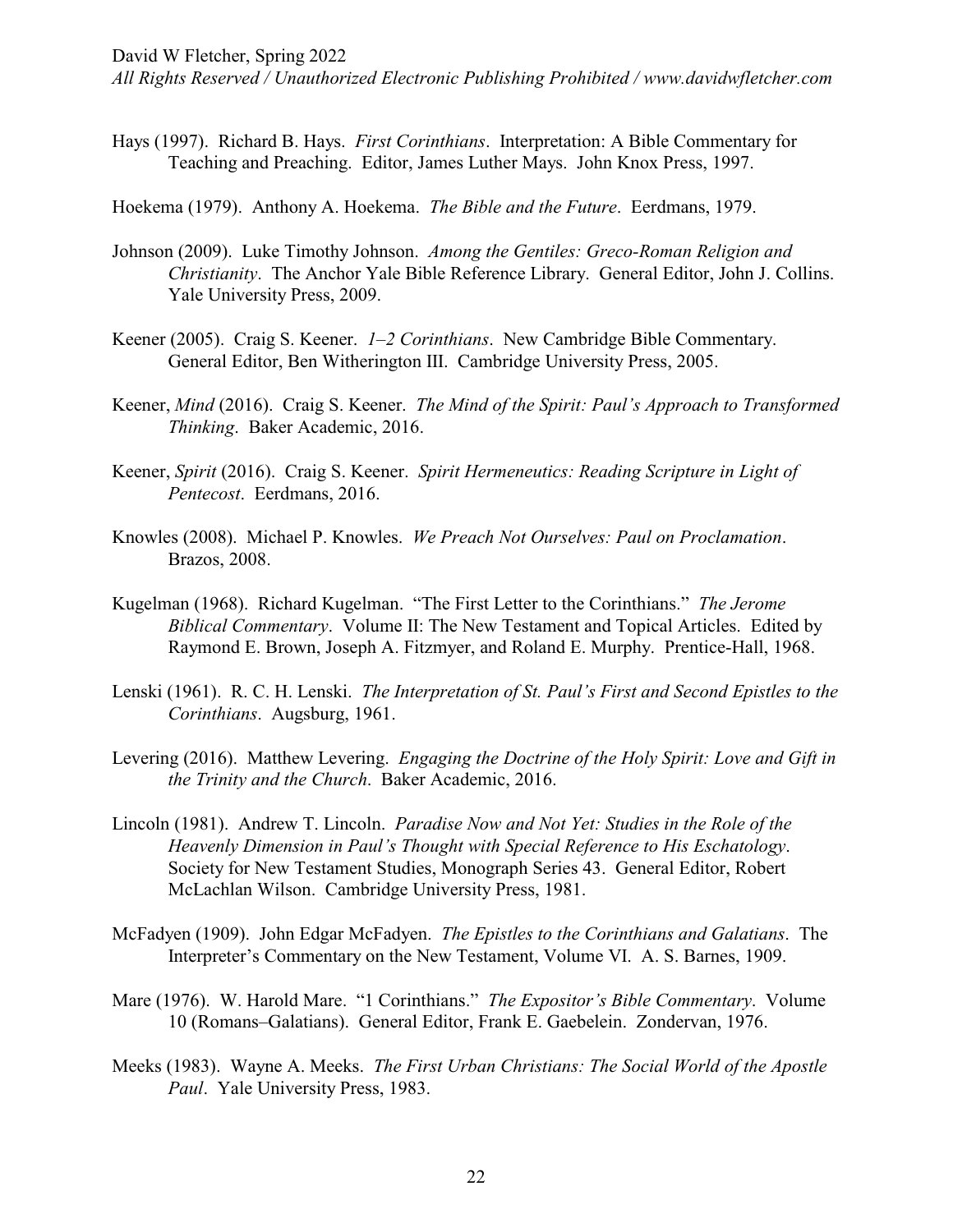- Meeks (1993). Wayne A. Meeks. *The Origins of Christian Morality: The First Two Centuries*. Yale University Press, 1993.
- Moffatt (1930). James Moffatt. *The First Epistle of Paul to the Corinthians*. The Moffatt New Testament Commentary. Edited by James Moffatt. Harper and Brothers, 1930.
- Montague (1976). George T. Montague. *Holy Spirit: Growth of a Biblical Tradition*. Hendrickson, 1976.
- Morris (1985). Leon Morris. *1 Corinthians*. Revised Edition. Tyndale New Testament Commentaries. General Editor, Leon Morris. Inter-Varsity & Eerdmans, 1985.
- Murray (1977). John Murray. *Collected Writings of John Murray*. Volume Two: Select Lectures in Systematic Theology*.* Edited by Iain H. Murray. Banner of Truth Trust, 1977.
- Oster (1995). Richard E. Oster. *The College Press NIV Commentary: 1 Corinthians*. New Testament Series Editors, Jack Cottrell and Tony Ash. College Press, 1995.
- Patterson (2007). Richard D. Patterson. "Face to Face With God: Human Images of God in the Bible." Bible.org. Biblical Studies Foundation (Richardson, TX), 2007. Online at: <www.bible.org/series/face-face-god-human-images-god-bible>. Accessed 25 May 2022.
- Perkins (2012). Pheme Perkins. *First Corinthians*. Paideia Commentaries on the New Testament. General Editors, Mikeal C. Parsons and Charles H. Talbert. Baker Academic, 2012.
- Ridderbos (1975). Herman Ridderbos. *Paul: An Outline of His Theology*. Translated by John Richard de Witt. Eerdmans, 1975.
- Robertson and Plummer (1914). Archibald Robertson and Alfred Plummer. *A Critical and Exegetical Commentary on the First Epistle of St. Paul to the Corinthians*. Second Edition. T. & T. Clark, 1914.
- Thiselton (2012). Anthony C. Thiselton. *Life after Death: A New Approach to the Last Things*. Eerdmans, 2012.
- Thiselton (2016). Anthony C. Thiselton. *A Shorter Guide to the Holy Spirit: Bible, Doctrine, Experience*. Eerdmans, 2016.
- Thompson (2006). James W. Thompson. *Pastoral Ministry According to Paul: A Biblical Vision*. Baker Academic, 2006.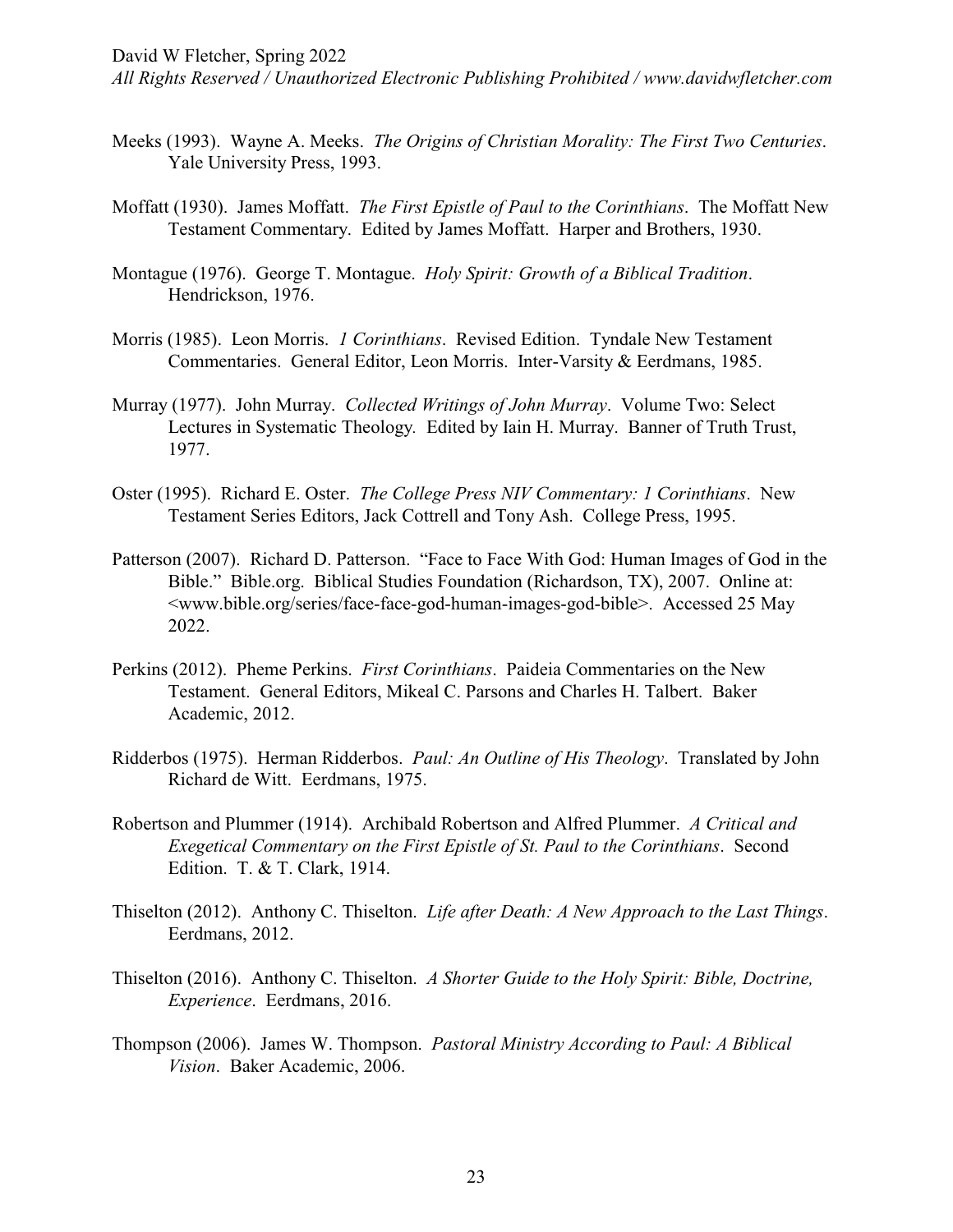- Wilson (2022). Ralph F. Wilson. "Excursus on the Meaning of "That Which is Perfect" (1 Corinthians 13.10)." Jesus Walk Bible Study Series: 1 Corinthians, Discipleship Lessons From A Troubled Church. Joyful Heart Renewal Ministries (Loomis, CA), 2022. Online at: <www.jesuswalk.com/1corinthians/12\_excursus-meaning-of-perfect-1cor13\_10.htm>. Accessed 25 April 2022.
- Witherington (1995). Ben Witherington III. *Conflict and Community in Corinth: A Socio-Rhetorical Commentary on 1 and 2 Corinthians*. Eerdmans, 1995.
- Woods (1972). Clyde M. Woods. *People's Old Testament Notes: Volume 1, Genesis Exodus*. Woods Publications, 1972.

### Works Not Cited in Paper

Bassett, Samuel E. "1 Corinthians 13.12, *blepomen gar arti di' esoptrou en ainigmati*." *Journal of Biblical Literature*, Volume 47, Number 3/4 (1928): 232-236.

On the basis of extrabiblical uses of *ainigma*, Bassett argues for a positive instead of a negative meaning of Paul in 1 Corinthians 13.12 (e.g., "image, reflection" versus "dark saying, riddle").

- Corley, Jeremy. "The Pauline Authorship of 1 Corinthians 13." *The Catholic Biblical Quarterly*, Volume 66, Number 2 (2004): 256-274.
- Danker, Frederick W. "Postscript on 1 Corinthians 13.12." *The Catholic Biblical Quarterly*, Volume 26, Number 2 (April 1964): 248.

Danker appeals to the monograph by Norbert Hugede, *La Metaphore du Miroir dans les Epitres de saint Paul aux Corinthiens* (Neuchatel and Paris, 1957), as well as David Gill's article cited below, to critique the view that "Paul is speaking of seeing 'dimly' (RSV) or in an 'obscure manner' (CCD) or 'puzzling reflections' (NEB)."

- Fee, Gordon D. *The First Epistle to the Corinthians*. The New International Commentary on the New Testament. General Editor, F. F. Bruce. Eerdmans, 1987.
- Fishbane, Michael A. "Through the Looking Glass: Reflections on Ezekiel 43.3, Numbers 12.8, and 1 Corinthians 13. *Hebrew Annual Review*, Volume 10 (1986): 63-75.
- Fisher, Sarah E. "Panim/Paneh: Seek My Face." Hebrew Word Lessons: Understanding the Hebrew Bible One Word At A Time. Sarah E. Fisher, 2020. Available at: <www.hebrewwordlessons.com/2020/08/23/panim-paneh-seek-my-face/>. Accessed 11 June 2022.

This is a thorough overview of uses of the Hebrew words for "face" in the Old Testament.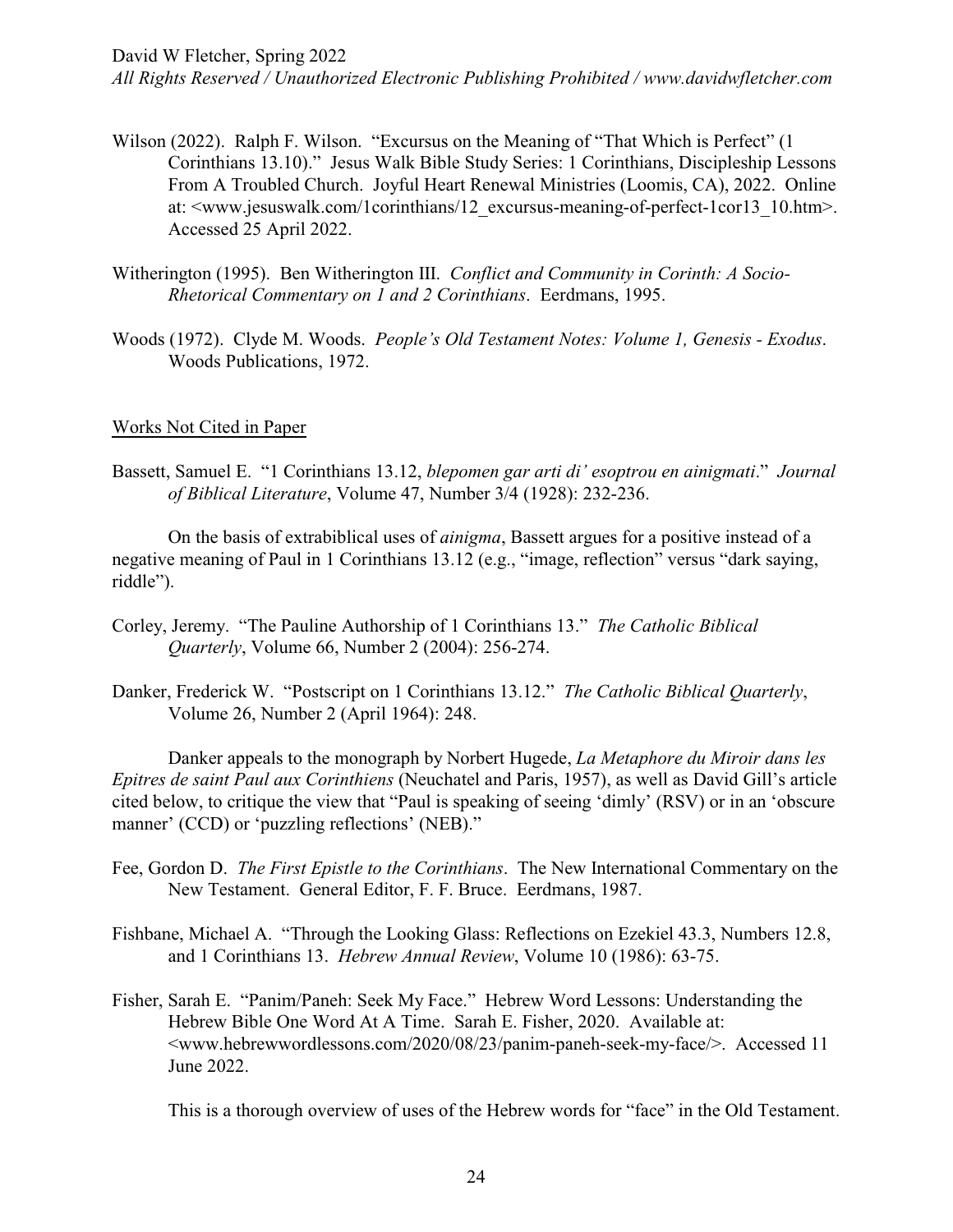- Gardner, Paul. *1 Corinthians*. Zondervan Exegetical Commentary on the New Testament. General Editor, Clinton E. Arnold. Zondervan, 2018.
- Gill, David H. "Through a Glass Darkly: A Note on 1 Corinthians 13.12." *The Catholic Biblical Quarterly*, Volume 25, Number 4 (October 1963): 427-429.

Gill highlights Plutarch's *Isis and Osiris* 76.382, which uses *ainigma* and *esoptron*, as a possible parallel to Paul's use in 1 Corinthians 13.12. He suggests that Paul's meaning for *ainigma*, rather than "riddle" or "something that is utterly baffling," should be construed as "indistinct divine revelation" or "reflection of the divine."

Guzik, David. "1 Corinthians 13–Agape Love." The Enduring Word Bible Commentary (Goleta, CA), 2018. Online at: <www.enduringword.com/bible-commentary/ 1-corinthians-13/>. Accessed 11 June 2022.

This is a brief, well-reasoned exposition of the entire chapter of 1 Corinthians 13 that keeps *agape* in relation to the spiritual gifts as the main focus of the apostle.

Holladay, Carl. *The First Letter of Paul to the Corinthians*. The Living Word Commentary. Editor, Everett Ferguson. Abilene Christian University, 1984.

In comments on 1 Corinthians 13.8-13, Holladay suggests that Paul's remarks are "allusive" and "impressionistic rather than realistic" with ample use of "metaphors and figures of speech." He also believes that "Paul's language here is ambiguous, perhaps intentionally so" and "attempts to lend precision and clarity to it are automatically rendered dubious, if not presumptuous" (173). Accordingly, Holladay waffles on how best to interpret *katargeo* ("pass away"), the now/then contrast in verse 12, the language of "knowing," and *to teleion* ("the perfect"). He makes no comment at all on "face to face."

- Hollander, Harm. "Seeing God 'In A Riddle' or 'Face to Face': An Analysis of 1 Corinthians 13.12." *Journal for the Study of the New Testament*, Volume 32, Number 4 (June 2010): 395-403.
- Kistemaker, Simon J. *New Testament Commentary: Exposition of the First Epistle to the Corinthians*. Baker Books, 1993.
- MacArthur, John F. *1 Corinthians*. The MacArthur New Testament Commentary. Moody Press, 1984.

MacArthur believes "the perfect" in 1 Corinthians 13.10 to be the eternal state, not the completion of Scripture, not the rapture, not the maturing church, not the second coming (364- 366). He also says, "The cessation of tongues took place a short while after Paul wrote this letter, but the gifts of prophecy and knowledge have not yet been **done away**, because **the perfect** has not yet come. Like tongues and all other gifts, those two gifts are temporary, but they are less temporary than tongues" (362).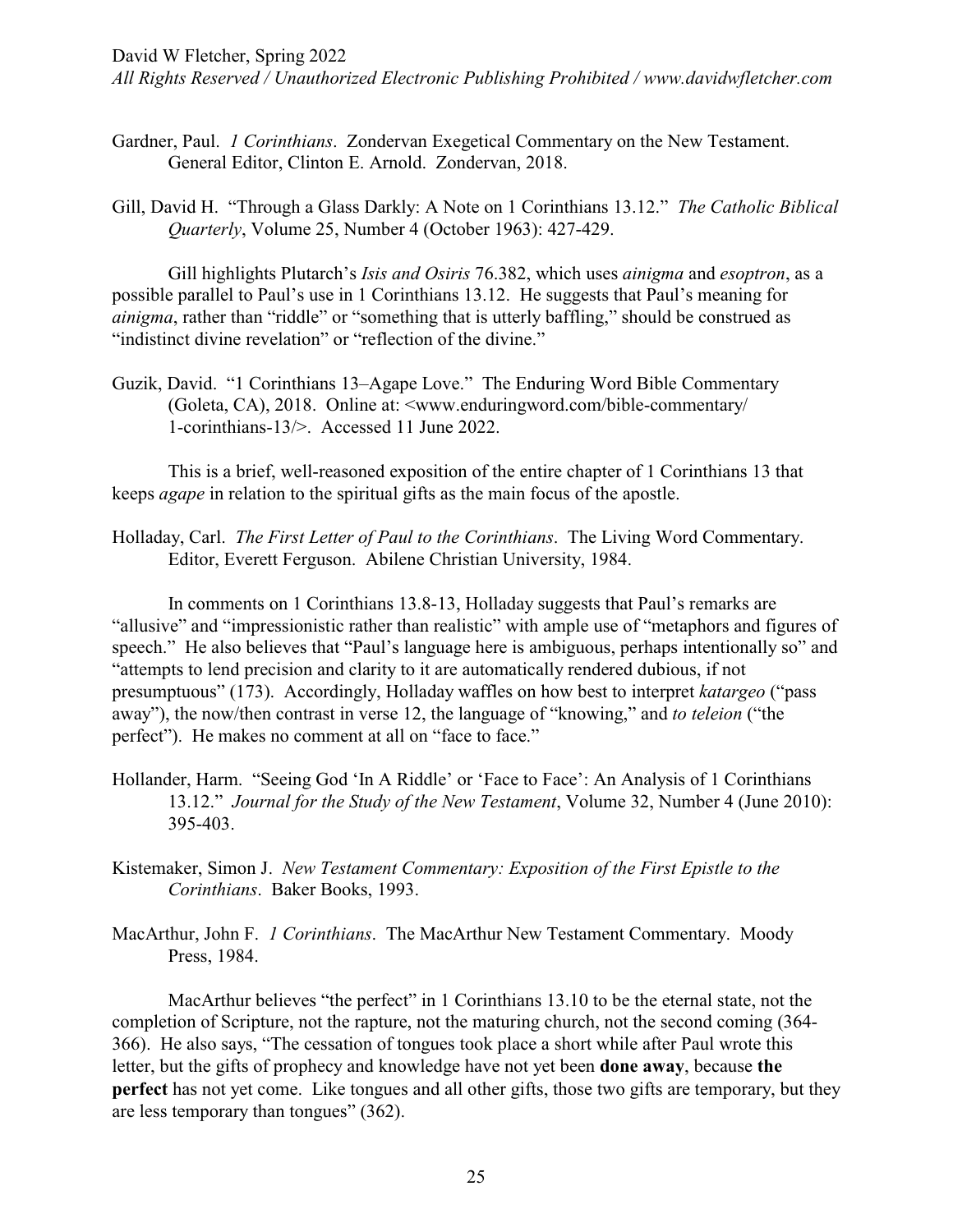McGarvey, J. W., and Philip Y. Pendleton. *Thessalonians, Corinthians, Galatians and Romans*. Reprint. The Standard Bible Commentary. Standard Publishing Foundation, n.d.

McGarvey, in comments on 1 Corinthians 13.8-12, seems to be ambivalent on the contrast between "now" and "then" in the text, that is, taking the latter to refer to both the maturity of the church and the coming of Christ (131-132).

Osburn, Carroll D. "Difficult Texts in 1 Corinthians Reconsidered: 'That Which Is Perfect' (1 Corinthians 13.10 Revised)." Abilene Christian University Lectures 58 (2 January 1976). *Lectureship and Summit Audio Collection* 3578 (1992). Online at: <www.digital commons.acu.edu/sumlec\_audio/3578/>. Accessed 12 June 2022.

Osburn states in this lecture that the "completed canon view is simply not a consideration. What it [i.e., 'that which is perfect'] does not mean is a completed canon." But he does not believe that Paul's "face to face" is with God (i.e., on the basis that "with God" is not stated explicitly). He argues instead for a "maturation in love" view of the text.

- Roberts, Robert Lee, Jr. "That Which Is Perfect–1 Corinthians 13.10." *Restoration Quarterly* 3 (October 1959): 199-204.
- Sanders, Jack T. "First Corinthians 13: Its Interpretation Since the First World War." *Interpretation*, Volume 20 (April 1966): 159-187.
- Seaford, Richard. "1 Corinthians XIII.12." *The Journal of Theological Studies*, Volume 35, Number 1 (1984): 117-120.
- Stott, John R. W. *Baptism and Fullness: The Work of the Holy Spirit Today*. Second Edition. InterVarsity, 1975.

Stott concludes his work with comments on 1 Corinthians 13 (116-117). "Although the *charismata* are all given for service, for the edification of Christ's body, yet they must be exercised in love if they are to have their intended effect. For without love all gifts, however spectacular, are worthless (13.1-3). So love is the 'still more excellent way', more valuable than even the highest gifts (12.31). Yet there should be no need for us to choose between gifts and love, for in God's purpose they belong together. True love always expresses itself in service, and not least in using the gifts bestowed on us to enable to serve. In fact, if love and truth go together, and love and gifts go together, so do love and service, since true love always expresses itself in service. To love is to serve. We are left, then, with these four aspects of Christian life forming a ring or a circle which cannot be broken–love, truth, gifts and service. For love issues in service, service uses the gifts, the highest gift is the teaching of the truth, but truth must be spoken in love. Each involves the others, and wherever you begin all four are brought into operation. Yet 'the greatest of these is love' (13.13)."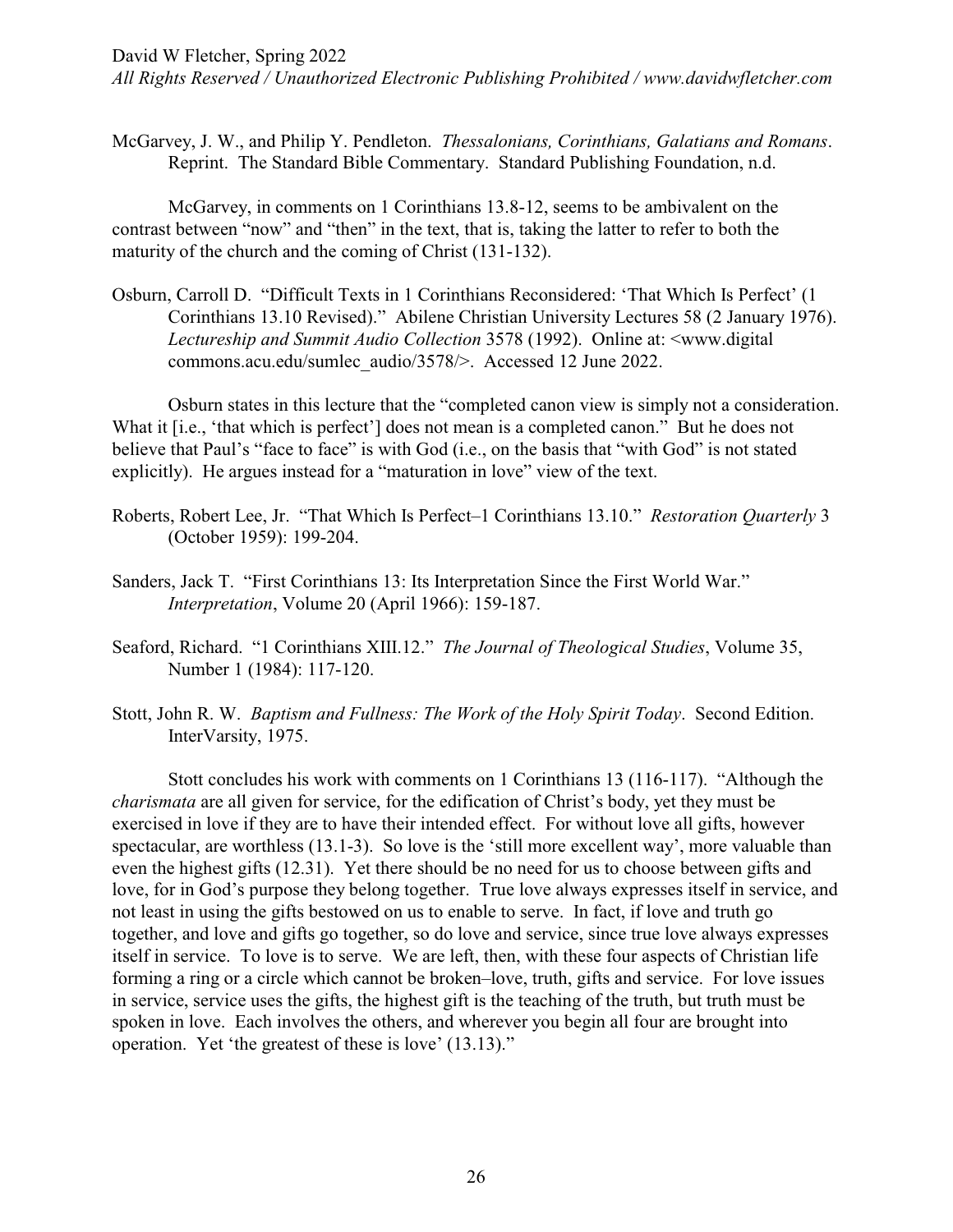Swete, Henry Barclay. *The Holy Spirit in the New Testament*. Reprint. Baker Books, 1964.

In his Appendix (361ff.), see his notes on "The Gift of Prophecy," "The Gift of Tongues," "The Inspiration of Sacred Books."

Thiselton, Anthony C. *The First Epistle to the Corinthians: A Commentary on the Greek Text*. The New International Greek Testament Commentary. Editors, I. Howard Marshall and Donald A. Hagner. Eerdmans, 2000.

See his excellent comments about "face" in 1 Corinthians 13.12 and intimacy (1070).

Walvoord, John F. *The Holy Spirit: A Comprehensive Study of the Person and Work of the Holy Spirit*. Third Edition. Zondervan, 1958.

See his three chapters on "The Nature of Spiritual Gifts," "Permanent Spiritual Gifts," and "Temporary Spiritual Gifts" (163-188).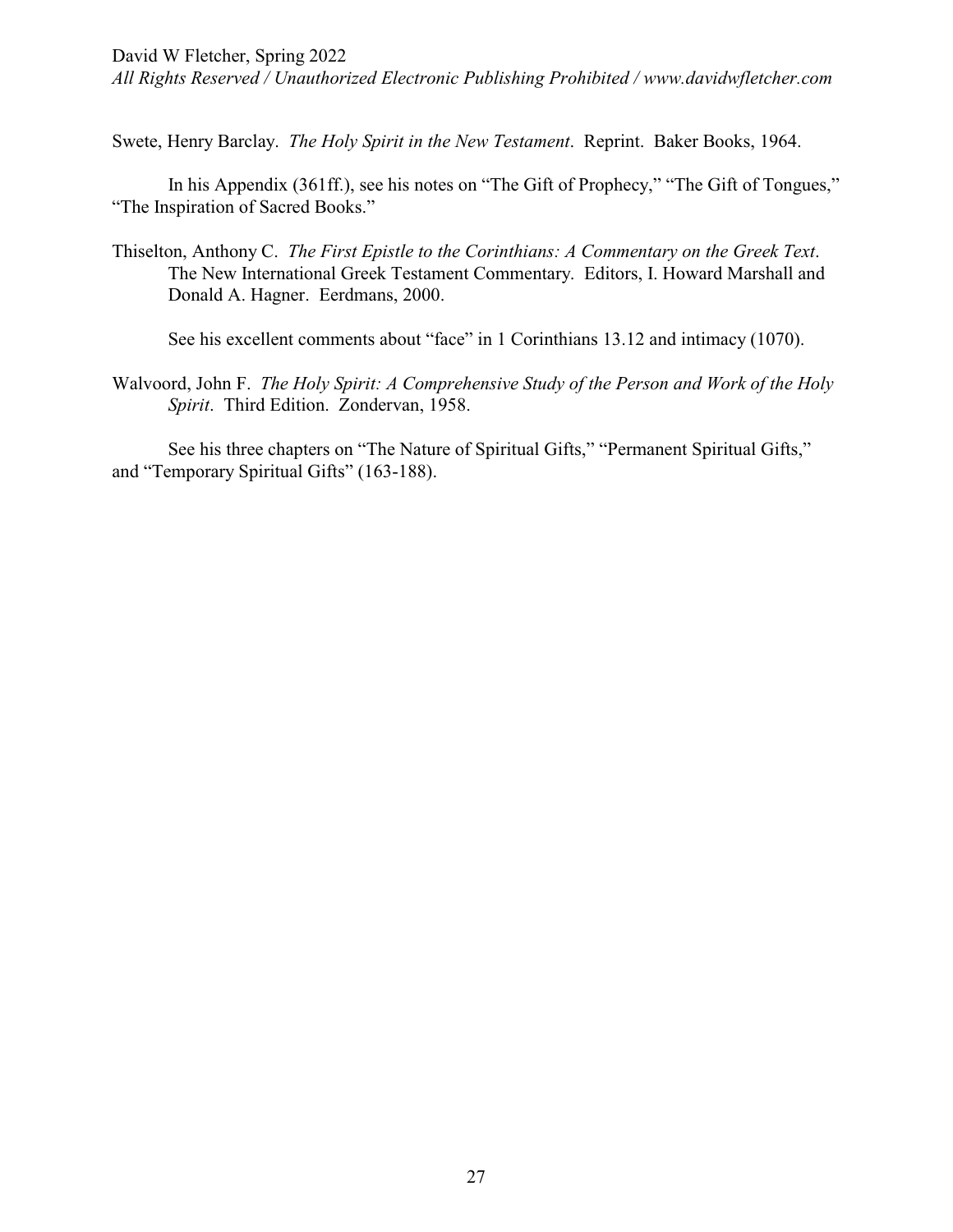# APPENDIX ONE: "FACE TO FACE" IN THE BIBLE $^{60}$

### Genesis 32.30

"So Jacob called the name of the place Peniel, saying, 'For I have seen God **face to face** [Hebrew, *panim 'el- panim*; LXX (32.31), *prosopon pros prosopon*], and yet my life has been delivered."

### Exodus 33.11

"Thus the Lord used to speak to Moses **face to face** [Hebrew, *panim 'el- panim*; LXX *'enopios 'enopio*], as a man speaks to his friend. When Moses turned again into the camp, his assistant Joshua the son of Nun, a young man, would not depart from the tent."

#### Numbers 12.8

"With him I speak **mouth to mouth** [Hebrew, *peh 'el- peh*;<sup>61</sup> LXX, *stoma kata stoma*; NET, NIV, NKJV, NRSV, REB, RNJB, 'face to face'], clearly, and not in riddles, and he beholds the form of the Lord. Why then were you not afraid to speak against my servant Moses?'"

### Numbers 14.14

"'And they will tell the inhabitants of this land. They have heard that you, O Lord, are in the midst of this people. For you, O Lord, are seen **face to face** [Hebrew, *'ayin be 'ayin*;<sup>62</sup> LXX, *'ophthalmois kat' 'ophthalmous*; JPS, 'in plain sight'; NETS, 'eyes by eyes'], and your cloud stands over them and you go before them, in a pillar of cloud by day and in a pillar of fire by night."

#### Deuteronomy 5.4

"'The Lord spoke with you **face to face** [Hebrew, *panim bepanim*; LXX, *prosopon kata prosopon*; NETS, 'face-to-face'] at the mountain, out of the midst of the fire.'"

### Deuteronomy 34.10

"And there has not arisen a prophet since in Israel like Moses, whom the Lord knew **face to face** [Hebrew, *panim 'el- panim*; LXX, *prosopon kata prosopon*; NETS, 'face-to-face']."

 $60$ Adapted from entries for "face to face" in the ESV at "Bible Gateway" Online with Hebrew/Greek text and variant translations noted in brackets.

 ${}^{61}$ See Holladay (1971), 289.

 $^{62}$ On '*ayin* ("eye") used for the face, see Gesenius (1949), 623.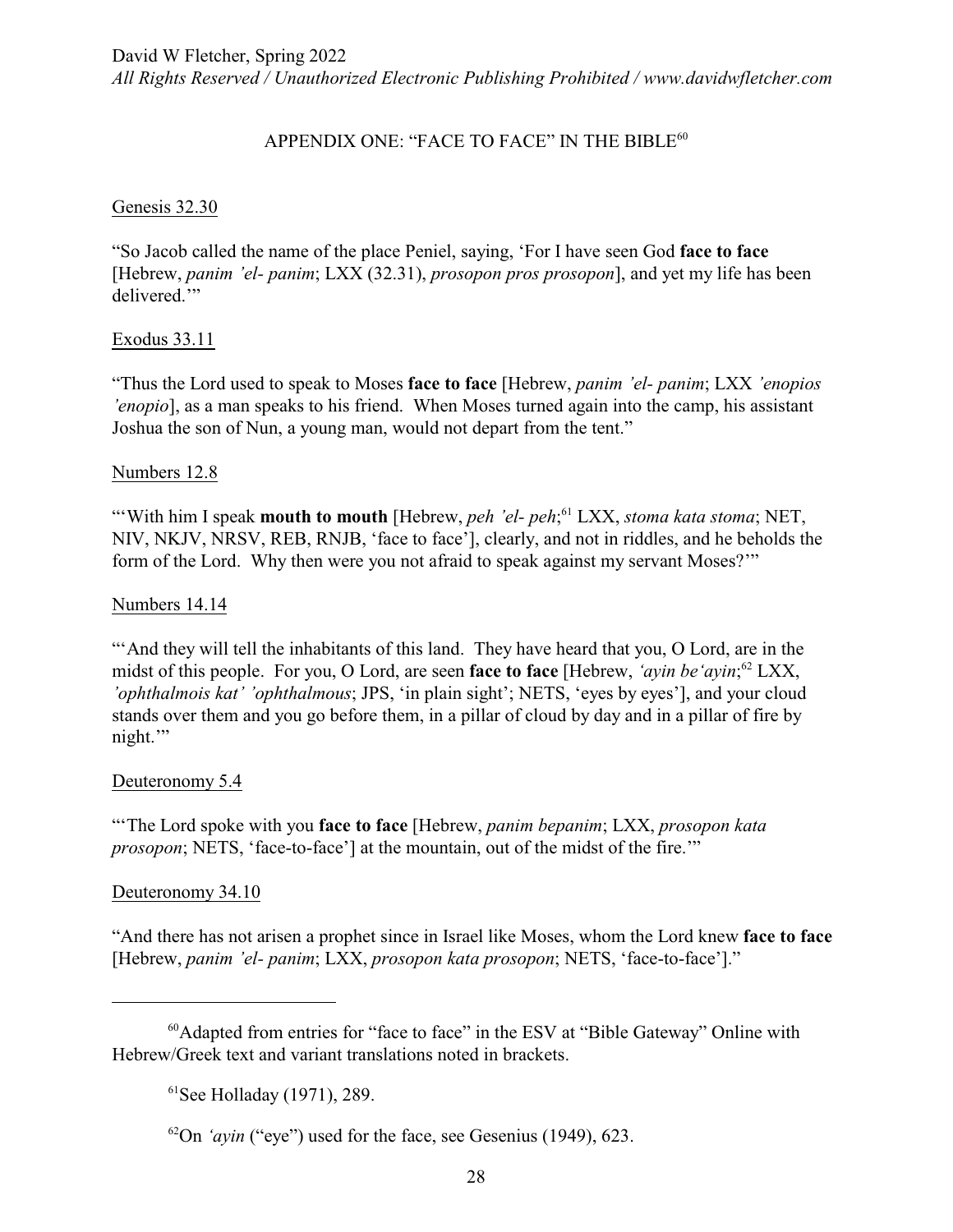# Judges 6.22

"Then Gideon perceived that he was the angel of the Lord. And Gideon said, 'Alas, O Lord God! For now I have seen the angel of the Lord **face to face** [Hebrew, *panim 'el- panim*; LXX, *prosopon pros prosopon*; NET, 'face-to-face'].'"

## Proverbs 27.19

"As in water **face reflects face** [Hebrew, *happinim lappinim*; LXX, *prosopa prosopois*; JPS, KJV, RSV, 'face answers to face'; NIV, NKJV, NRSV, RNJB, 'water reflects the face'; NET, 'as in water the face is reflected as a face'; REB, 'as someone sees his face reflected in water'],  $63$  so the heart of man reflects the man."

## Isaiah 52.8<sup>64</sup>

"The voice of your watchmen–they lift up their voice; together they sing for joy; for **eye to eye** [Hebrew, *'ayin be'ayin*; LXX, *'ophthalmoi pros 'ophthalmous*; JTS, 'every eye'; NET, 'with their very own eyes'; NETS, 'eyes shall look at eyes'; NIV, REB, RNJB, 'with their own eyes'; NRSV, 'in plain sight'] they see the return of the Lord to Zion."

## Jeremiah 32.4

"'Zedekiah king of Judah shall not escape out of the hand of the Chaldeans, but shall surely be given into the hand of the king of Babylon, and shall speak with him **face to face** [Hebrew, *piw 'im- piw*; LXX (39.4), *stoma 'autou pros stoma 'autou*; KJV, 'mouth to mouth'; NETS (39.4), 'his mouth . . . to his mouth'] and see him eye to eye.'"

# Jeremiah 34.3

"'You shall not escape from his hand but shall surely be captured and delivered into his hand. You shall see the king of Babylon eye to eye and speak with him **face to face** [Hebrew, *upihu 'etpika*; LXX (41.3), *to stoma 'autou meta tou stomatos sou*; KJV, 'mouth to mouth'; NETS omits]. And you shall go to Babylon.'"

 $^{63}$ For Proverb 27.19, Delitzsch (1950), 214, translates, "As it is with water, face correspondeth to face, so also the heart of man to man." NETS, which translates the LXX rendering, has "As faces are not similar to other faces, so neither the hearts of people."

 $64$ Moffatt (1930), 202, says about this verse, "Rabbis sometimes thought that the end of the present world was implied in the prophet's prediction that the redeemed of Israel would see the Lord **face to face**, as he returned to Zion (Isaiah 52.8). It was an expression of devout longing in apocalyptic (Revelation 22.3) as well as in the mysticism of the Isis cult."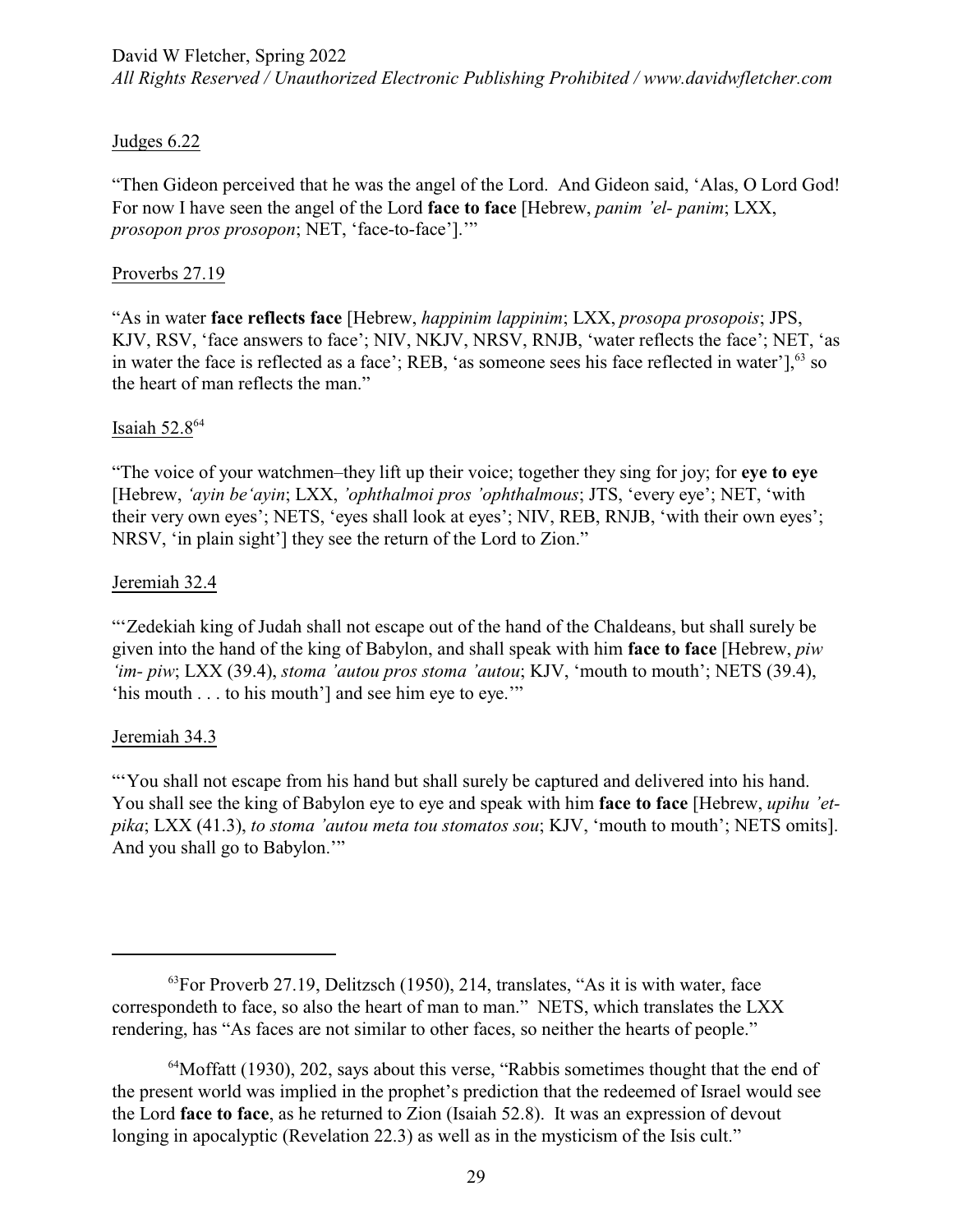# Ezekiel 20.35

"And I will bring you into the wilderness of the peoples, and there I will enter into judgment with you **face to face** [Hebrew, *panim 'el- panim*; LXX, *prosopon kata prosopon*; NETS, 'faceto-face'; REB, 'confront'].'"

# Acts 25.16

"'I answered them that it was not the custom of the Romans to give up anyone before the accused met the accusers **face to face** [GNT, *kata prosopon*; NET, 'face-to-face'; NIV, 'faced'; KNT, REB, NRJB, 'confronted'; LNT, 'before his face'; TNT, 'before him'] and had opportunity to make his defense concerning the charge laid against him."

# 1 Corinthians 13.12

"For now we see in a mirror dimly, but then **face to face** [GNT, *prosopon pros prosopon*]. Now I know in part; then I shall know fully, even as I have been fully known."

# 2 Corinthians 10.1

"I, Paul, myself entreat you, by the meekness and gentleness of Christ–I who am humble when **face to face** [GNT, *kata prosopon*; GEINT, 'according to appearance'; KJV, NKJV, 'in presence'; NET, TLO, TNT, 'present'; RNJB, 'facing'] with you, but bold toward you when I am away!"

# Colossians 2.1

"For I want you to know how great a struggle I have for you and for those at Laodicea and for all who have not seen me **face to face** [GNT, *to prosopon mou 'en sarki*; GEINT, 'the face of me in (the) flesh'; KJV, NKJV, TLO, 'my face in the flesh'; KNT, 'in person'; LNT, 'in the flesh'; NIV, 'personally'; REB, 'set eyes on'; RSV, 'my face'; TNT, 'my person in the flesh']."

# 1 Thessalonians 2.17

"But since we were torn away from you, brothers, for a short time, in person not in heart, we endeavored the more eagerly and with great desire to see you **face to face** [GNT, *to prosopon* 'umon; GEINT, 'the face of you'; KJV, NKJV, TLO, 'your face'; NET, 'in person'; NIV & REB omits; TNT, 'personally']."

# 1 Thessalonians 3.10

"As we pray most earnestly night and day that we may see you **face to face** [GNT, *'umon to prosopon*; GEINT, KJV, NKJV, TLO, 'your face'; NET, 'in person'; NIV & REB omits; TNT, 'presently'] and supply what is lacking in your faith."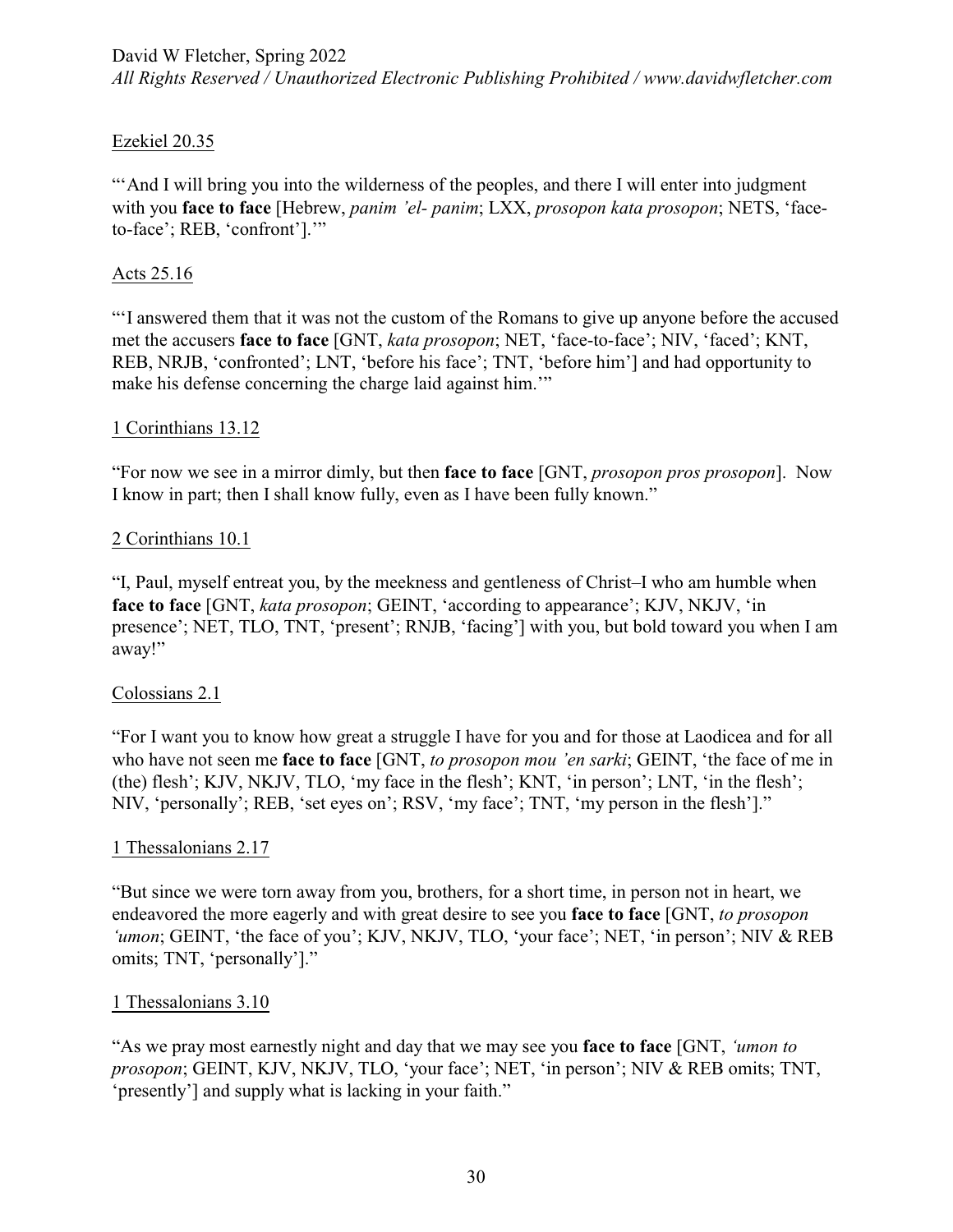# 2 John 12

"Though I have much to write to you, I would rather not use paper and ink. Instead I hope to come to you and talk **face to face** [GNT, *stoma pros stoma*; GEINT, TNT, 'mouth to mouth'; KNT, 'by word of mouth'; RNJB, 'in person'], so that our joy may be complete."

# 3 John 14

"I hope to see you soon, and we will talk **face to face** [GNT, *stoma pros stoma*; GEINT, TNT, 'mouth to mouth'; KNT, 'by word of mouth'; RNJB, 'in person']."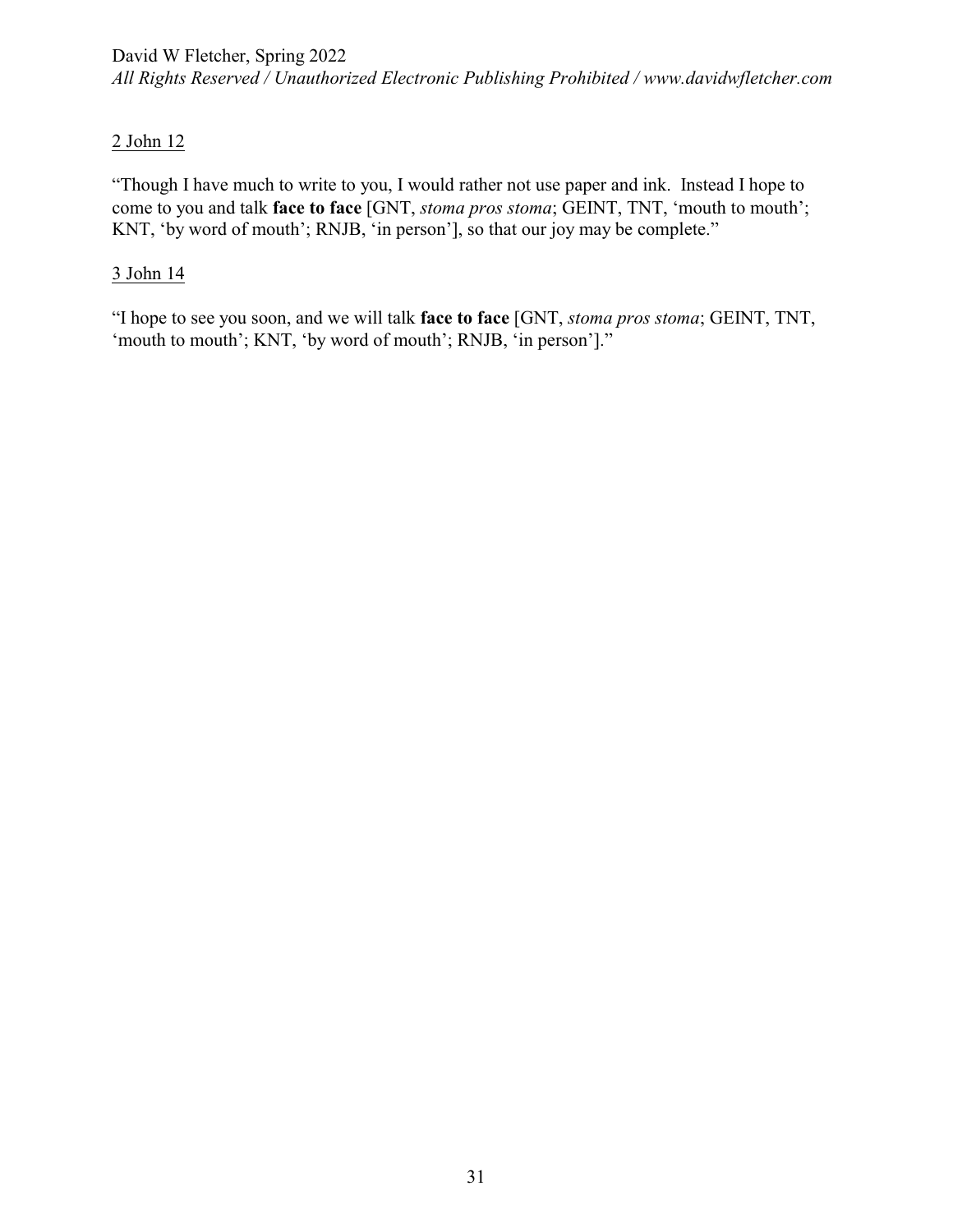### APPENDIX TWO: 1 CORINTHIANS 13.12<sup>65</sup>

In 13.12 Paul alludes to Numbers 12.6-8, which contrasts Moses' prophetic experience with that of all other prophets. Whereas other prophets receive revelation through visions and dreams (12.6; cf. Joel 2.28), Moses experiences the presence of the Lord face to face (*stoma kata stoma*), not indirectly (*ou di ainigmaton*) and sees his form (LXX: "glory"): "With him I speak face to face, clearly, and not in riddles, and he beholds the form of the Lord." Paul says, "Now we see in a mirror [*di esoptrou*] indirectly [*en ainigmati*], but then face to face [*prosopon pros prosopon*]. Now I know in part; then I shall know fully, even as I am fully known.

According to *Leviticus Rabbah* 1.14, there was a debate regarding the difference between Moses and the other prophets based on Numbers 12.8. Both sides held that Moses, like the other prophets, saw the Lord through a mirror (reading the word for "appearance" [*mar'eh*] in Numbers 12.8 as though it meant "mirror," another meaning of the word used for "vision" [*mar'a*] in Numbers 12.7 [cf. Exodus 38.8]). Some thought that the difference was that the other prophets saw the Lord through a series of mirrors rather than just one, while others thought that Moses saw the Lord through a polished mirror while the other prophets saw him through a blurred one. . . . Paul's reference to a mirror in the context of an allusion to the same text would be a strange coincidence if he does not share some interpretive tradition with its authors.

Paul suggests that Christians now share the experience of seeing God indirectly, in a mirror (presumably analogous to his understanding of the prophets' experience), but one day will see him face to face (as did Moses). *Leviticus Rabbah* 1.14 goes on to quote Isaiah 40.5 and say that although only a few in this age were able to see God the way Moses did, in the age to come "all flesh shall see the glory of the Lord" (as Moses did).

The contrast between this age and the age to come matches Paul's thinking precisely. The reference to the vision of "the glory of the Lord" (in the citation from Isaiah 40.5) brings us to the LXX translation of Numbers 12.8. Whereas the Hebrew text says that Moses saw the "likeness" or "form" (*temuna*) of the Lord, the LXX says he saw the "glory" (*doxa*) of the Lord. The LXX both affirms Moses' face-to-face experience with the Lord and interprets it as a vision of his glory (cf. 2 Corinthians 3.18).

Paul's alteration of *stoma kata stoma* ("mouth to mouth") in Numbers 12.8 (LXX) to *prosopon pros prosopon* ("face to face") may reflect the influence of Deuteronomy 34.10, which refers to Moses as a prophet whom the Lord "knew" (*egno*) "face to face" (*prosopon kata prosopon*). . . . Deuteronomy 34.10 not only provides a closer parallel to Paul's wording for "face to face," but also supplies another link to the motif of "knowing" and "being known" (see also Numbers 12.6 [LXX]: *auto gnosthesomai*), which is prominent in 13.12 (cf. 13.8).

Paul's allusion to Numbers 12.8, then, is consistent with early Jewish interpretations in understanding that in the age to come all God's people will have an experience similar to that which distinguished Moses from the other prophets. We already see the Lord as through a mirror (imperfectly) and know him as well as that experience allows (cf. 2 Corinthians 3.18), but the day is coming when we will see him as Moses did, face to face, an experience of knowing him fully, as we are already fully known by him.

 $<sup>65</sup>Ciampa$  and Rosner (2007), 739.</sup>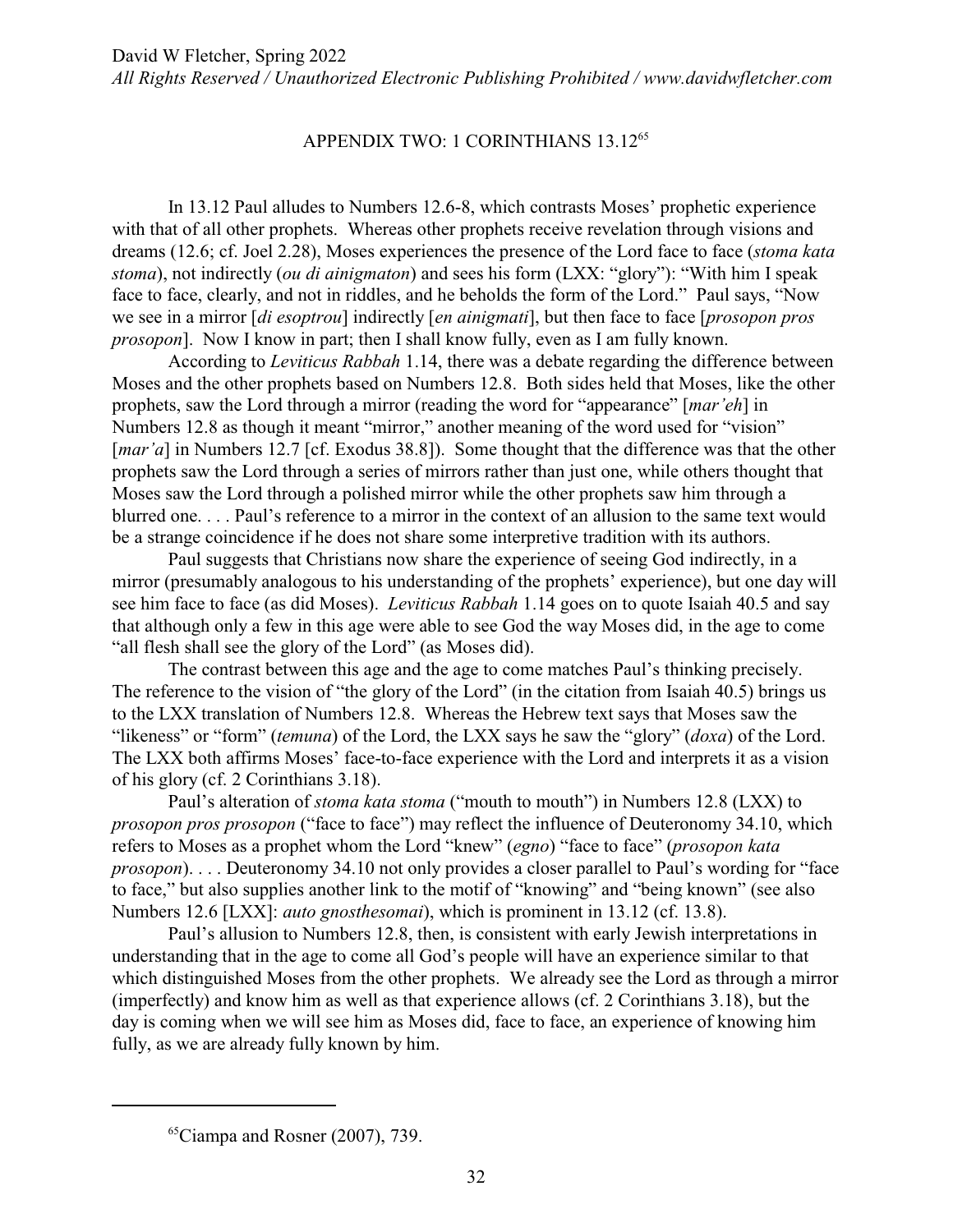### APPENDIX THREE: QUOTES ON 1 CORINTHIANS 13.10-12

"In this life Paul feels we see only the reflections of God and are left with much that is mystery and riddle. We see that reflection in God's world, for the work of anyone's hands tells us something about the workman, we see it in the Gospel and we see it in Jesus Christ. Even if in Christ we have the perfect revelation, our seeking minds can grasp it only in part, for the finite can never grasp the infinite. Our knowledge is still like the knowledge of a child. But the way of love will lead us in the end to a day when the veil is drawn aside and we see face to face and know even as we are known. We cannot ever reach that day without love, because God is love and only he who loves can see him."<sup>66</sup>

"10. *When the end comes the partial will pass away*. The ideas of being only partial and being limited in time come together in Paul's principal clause, 'the partial will pass away' (*to ek merous katargethesetai*). Some textual witnesses (D, the medieval manuscripts, and the Syriac versions) accentuate the contrast between this limited situation and ultimate finality by putting 'then' (*tote*) before the principal clause. Even without the additional adverb the contrast is clear. *To teleion* provides a sharp contrast with *to ek merous*, 'the partial.' In English *to teleion* can be rendered as 'the end' or 'the perfect.' Given the eschatological thrust of the pericope, it seems useful to render the Greek by 'the end.' It is clearly a reference to the eschaton."<sup>67</sup>

"12. *Now I know in part; then I will know just as I have been known*. Repeating the now-then (*arti-tote*) contrast of verse 12a, Paul spells out the implication of his use of the metaphor of the mirror. Paul had previously written about the relative value of partial knowledge in comparison with loving and being known by God in 8.1-3. Now he returns to the theme of knowledge possessed by human beings, including himself (13.2; 14.6). The gift of knowledge is limited in time (12.8; 13.8); it is not possessed by everyone (8.7; cf. 12.11); it is not full knowledge. It is only partial (*ek merous*, 13.9, 12). This partial knowledge contrasts with the knowledge of the eschatological future. In the *tote* clause that speaks of that future, 'Paul compares his eschatological future with his having been known by God before the foundation of the world and, equally, at the time of his historical call' (Jan Lambrecht, *Pauline Studies* 101). The passive 'have been known' (*epegnosthen*) is clearly a divine passive. To be known by God, to have the divinely-initiated experience of God, is paramount in the religious experience of any charismatically gifted person (cf. 12.6)."<sup>68</sup>

"This expression ["face to face"] of eschatological hope in terms of a knowledge of God is unique in Paul's writings, although it is a common Jewish theme (4 Ezra 7.98; Apocalypse 22.3-4; Matthew 5.8). In comparing the knowledge we have of God in this world (now) with that hoped for in the world to come (then), Paul employs two metaphors–one borrowed from the OT,

 $^{68}$ Ibid., 487.

<sup>&</sup>lt;sup>66</sup>Barclay (1975), 125-126.

 ${}^{67}$ Collins (1999), 486.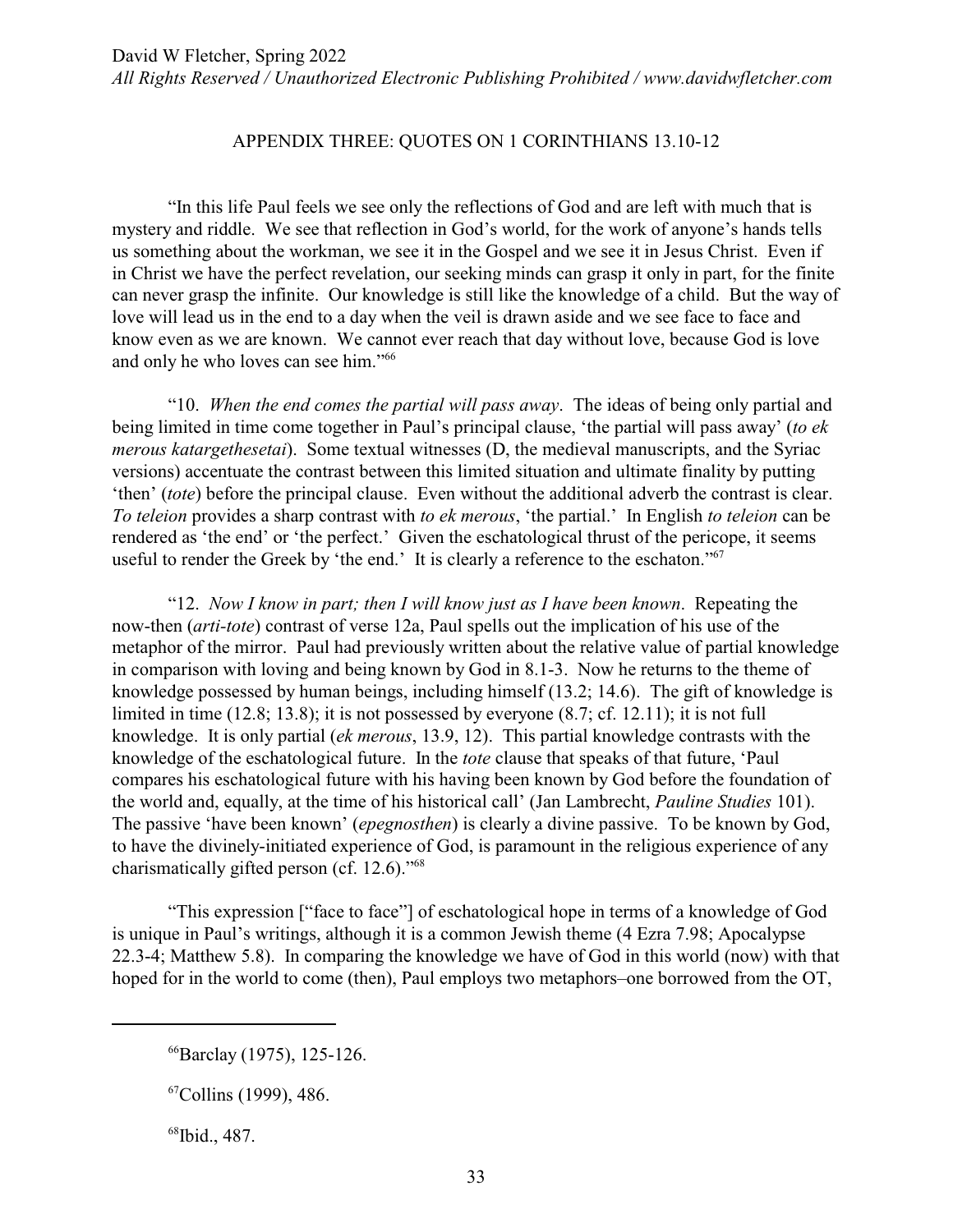'in an enigma' (Numbers 12.6), the other from the popular Cynic-Stoic philosophy, 'in a mirror.' The first contrasts the privileged revelations given to Moses with those given to the prophets. Not even Moses could see God 'face to face' in this world (Exodus 32.20). The second refers to the indirect vision of an object seen in a mirror. One sees not the object itself, but its reflection. Since the passage occurs in a context devoted to a consideration of spiritual gifts, the Apostle is comparing with the 'face to face' vision of God the knowledge possessed through the charismatic gifts of gnosis and prophecy."<sup>69</sup>

"Paul illustrates the temporary nature of these gifts of the church by the analogy of childhood: when that age is surmounted, its interests and activities are transcended. **When I was a child, my speech was a child's** (there is here just the suspicion of an allusion to the speaking with tongues), **my mind was a child's;** but **now that I have become a man, I have done away with the things of the child,** and for me they are permanently abolished (*katergeka*, perf.). So the church, in the present age is in its minority, and its gifts are suitable to its condition; but, in the age to come, she will have attained, and the ways and the helps of her childhood will be left for ever behind. There is a great contrast between the *now*, with its partial states, and the *then* with its perfection (verse 10). **For NOW we see through** (or *by means of*) **a mirror,** the metallic mirror of the ancients, which did not reflect well; this fact illustrates the *en ainigmati*, **in a riddle,** probably *in a baffling way*, without clearness or sharpness of outline: the phrase is almost certainly suggested by the description of Moses in Numbers 12.8 where the Septuagint uses the same word (A.R.V. 'in dark speeches'). The 'seeing' referred to is, as the context suggests, more particularly the union of God. But **THEN,** when Christ comes, our **face** will be turned directly **to** God's **face,** and our knowledge of Him will be immediate, which is impossible now: for **now my knowledge is** gradual (*-sko*) and **partial, but then I shall know** God **well, even as I was also well known** of Him, on the ever-memorable day of my conversion to Christ  $(cf. 8.3).$ "<sup>70</sup>

"Mirrors today give a rather faithful reflection of the individual who looks at himself in one. Not so in ancient times, for the mirrors were not well polished, and they were usually concave or convex, so that the image was both dim and distorted. Corinth was famous for the mirrors manufactured there. They were often used for divination. The person would look into the water or into the mirror and gaze intently until some kind of image appeared in terms of the future or of something hidden or unknown in the present. The story of Narcissus gazing at an image of himself, falling in love with himself and being transformed into the flower, was wellknown. The world itself was thought to be a mirror through which one can arrive at some knowledge of God, as the Jew Philo taught. Paul himself will stress this in Romans 1.20, that God is knowable not directly but through his creation. But the use of the expression 'indistinctly,' which is the NAB's translation of the Greek *en ainigmati*, points us to the biblical roots of Paul's conception here. In Numbers 12.6-8, the Lord declares that he made himself known to prophets in visions and spoke to them in dreams, but to Moses he spoke mouth to mouth plainly and not in riddles (the same Greek word used here in Paul's text). Now the

<sup>&</sup>lt;sup>69</sup>Kugelman (1968), 271-272.

 $^{70}$ McFadyen (1909), 91-92.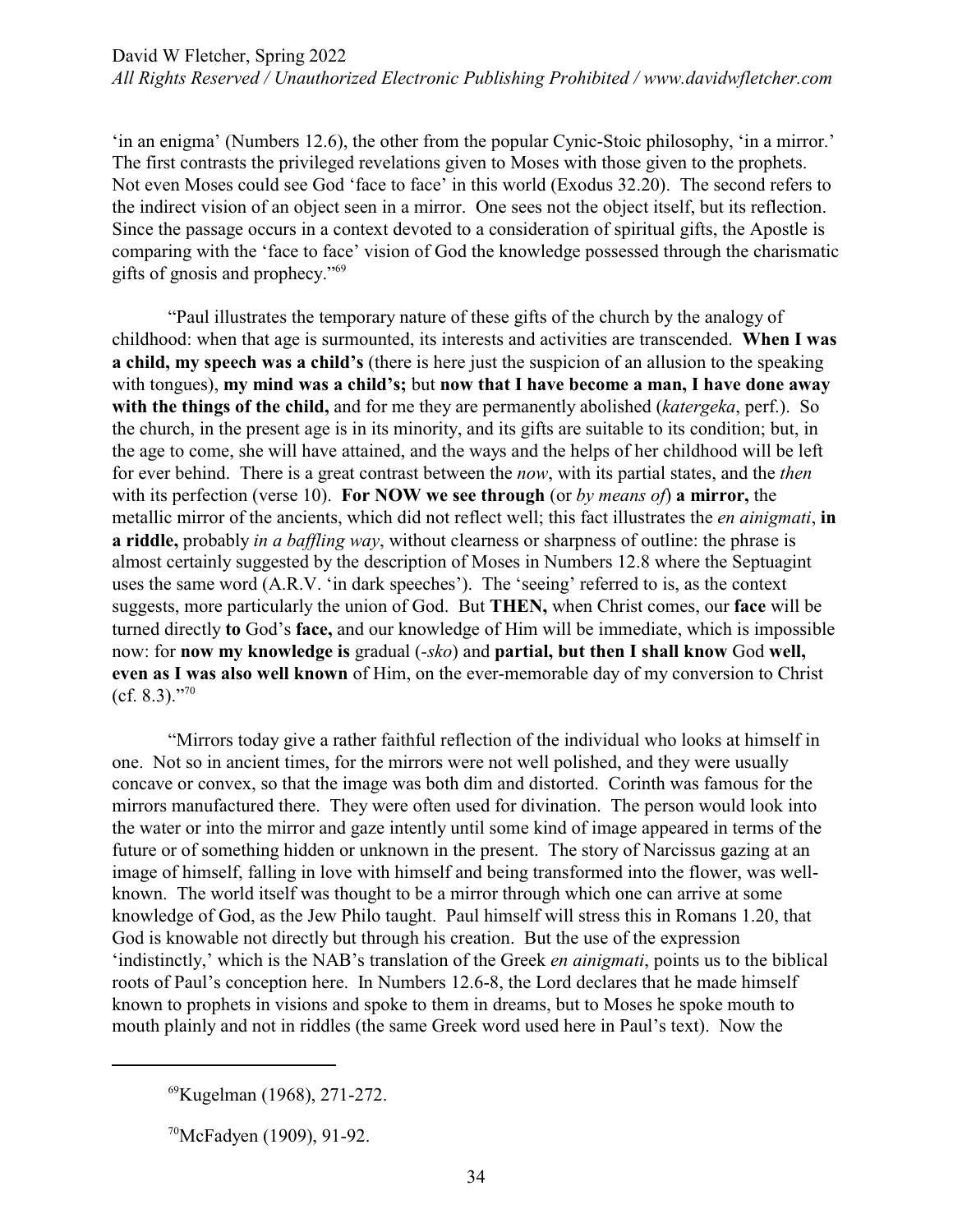charismatic gifts of communication operative at Corinth resemble these imperfect revelations of the Old Testament. However marvelous they may be in their means of communication, they are essentially imperfect and obscure. However necessary they may be for the present life, they cannot compare with the face to face encounter (the expression replaces *mouth to mouth* of Numbers 12.8 and alludes instead to Exodus 33.20, which assures man that he cannot see God face to face in this present mortal life)."<sup>71</sup>

"Then I shall know even as I am known.' It is obvious that our knowledge even of the world around us has an obscurity and an imperfection about it. But of no knowledge is this obscurity so characteristic as of our self-knowledge and self-understanding. We know how energizing it is to come to an insight into ourselves through a dream or by the reflection which a friend gives us upon ourselves. Even this, of course, is partial, since no other human being knows us perfectly either. Who then does? Only God–and one of the promised joys of the future life is to know ourselves as God knows us, that is, to see in him not only the mystery of his own nature but also everything else that he sees and knows, particularly the mysterious depths of our self. In the present life our depths are known only by God. But if we live in charity and love we have an assurance of being known by God as the special object of his elective love: 'If anyone loves God he is known by God' (1 Corinthians 8.3). Thus the perfect knowledge into which we may enter in the future life is the sharing of God's own knowledge, but in this life the sharing of God's life is done more by love than it is by clear knowledge."<sup>72</sup>

"**13.10 perfection.** The context (especially v. 12) suggests strongly that the apostle here was referring to the second coming of Christ as the final event in God's plan of redemption and revelation. In comparison with what believers will receive then, the present blessings are only partial and thus imperfect. It was therefore a sign of immaturity for the Corinthians to attach so much significance to and take so much pride in the temporary, incomplete gifts of the Spirit. The view that Paul may be referring to the complete revelation contained in the New Testament Scriptures–a view that makes prophecy and other revelatory gifts obsolete–has little support from the context. Still other understandings of 'perfection' have been suggested, such as the maturity in love for which the Corinthians were to aim, the maturing of the early church, and the death of the individual Christian."<sup>73</sup>

"**13.12 I shall know fully, even as I am fully known.** Perhaps because the Corinthians liked to boast of how much they knew (see note on 8.1), Paul concluded by stressing the partial character of our present knowledge. The shift from the active ('know') to the passive ('am . . . known') is found elsewhere in the apostle's letters and serves to emphasize believers' dependence on God's grace (8.3; Galatians 4.9; cf. 1 Corinthians 14.38). Paul did not suggest here that believers' knowledge of God would one day be comprehensive, for that would be

 $^{71}$ Montague (1976), 171.

 $^{72}$ Ibid., 171-172.

 $^{73}$ NIVR, 1862.